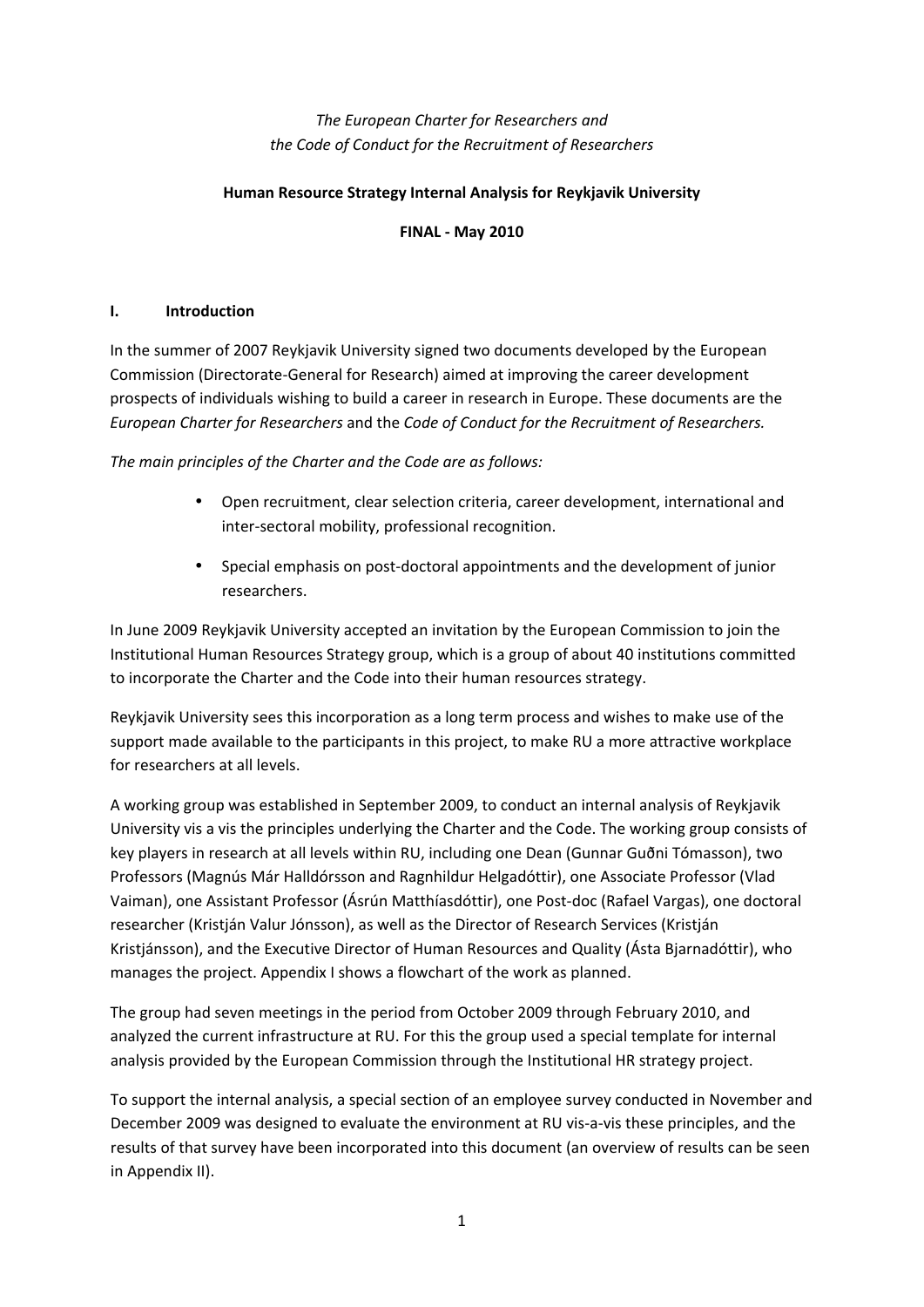#### **Internal analysis**

The text below contains the evaluation of the working group of the status of RU vis a vis each principle outlined in the Charter and the Code. The numbered headings (in bold) refer to the relevant paragraphs in the Charter and the Code, and the numbers correspond to numbers used in the template internal analysis document that we used.

Headings in the text below that stem from the Code of Conduct for the Recruitment of Researchers are identified especially (by "Code of Conduct....." in parentheses), but other headings refer to content stemming from the European Charter for Researchers.

When an action is required specific individuals are given responsibility for coordinating the implementation of the action, but other individuals and groups, for example the RU Research Council, will be expected to contribute as well.

| <b>Principles of the Charter and Code</b>                                                                                                                                                                                                                                                                                                                                                                                                                                                                                                                                                                                                                                                                                                                                                                                                                                                  | <b>RU internal analysis results</b>                                                                                                                                                                                                                                                                                                                                                                                                                                                    |
|--------------------------------------------------------------------------------------------------------------------------------------------------------------------------------------------------------------------------------------------------------------------------------------------------------------------------------------------------------------------------------------------------------------------------------------------------------------------------------------------------------------------------------------------------------------------------------------------------------------------------------------------------------------------------------------------------------------------------------------------------------------------------------------------------------------------------------------------------------------------------------------------|----------------------------------------------------------------------------------------------------------------------------------------------------------------------------------------------------------------------------------------------------------------------------------------------------------------------------------------------------------------------------------------------------------------------------------------------------------------------------------------|
| <b>Research freedom</b><br>1.<br>Researchers should focus their research for the<br>good of mankind and for expanding the<br>frontiers of scientific knowledge, while enjoying<br>the freedom of thought and expression, and<br>the freedom to identify methods by which<br>problems are solved, according to recognised<br>ethical principles and practices.<br>Researchers should, however, recognise the<br>limitations to this freedom that could arise as a<br>result of particular research circumstances<br>(including supervision/guidance/management)<br>or operational constraints, e.g. for budgetary or<br>infrastructural reasons or, especially in the<br>industrial sector, for reasons of intellectual<br>property protection. Such limitations should<br>not, however, contravene recognised ethical<br>principles and practices, to which researchers<br>have to adhere. | Relevant legislation: Act no. 63/2006 on<br>Universities in Iceland (article 1) specifies the<br>independence of universities. The Icelandic<br>constitution also ensures freedom of speech in<br>the community. These laws thus support this<br>principle and no laws impede its implementation.<br>Existing rules of practices at RU: The RU Code of<br>Ethics, item 7, speaks to academic freedom. So<br>does the RU Research Strategy, items B3 and C1.<br>Actions required: None. |
| <b>Ethical Principles</b><br>2.                                                                                                                                                                                                                                                                                                                                                                                                                                                                                                                                                                                                                                                                                                                                                                                                                                                            | Relevant legislation: According to Icelandic law<br>the government operates two institutions                                                                                                                                                                                                                                                                                                                                                                                           |
| Researchers should adhere to the recognised                                                                                                                                                                                                                                                                                                                                                                                                                                                                                                                                                                                                                                                                                                                                                                                                                                                | supporting this issue, The National Bioethics                                                                                                                                                                                                                                                                                                                                                                                                                                          |
| ethical practices and fundamental ethical                                                                                                                                                                                                                                                                                                                                                                                                                                                                                                                                                                                                                                                                                                                                                                                                                                                  | Committee (Vísindasiðanefnd) and Data                                                                                                                                                                                                                                                                                                                                                                                                                                                  |
| principles appropriate to their discipline(s) as                                                                                                                                                                                                                                                                                                                                                                                                                                                                                                                                                                                                                                                                                                                                                                                                                                           | Protection Authority, (Persónuvernd). No laws                                                                                                                                                                                                                                                                                                                                                                                                                                          |
| well as to ethical standards as documented in<br>the different national, sectoral or institutional                                                                                                                                                                                                                                                                                                                                                                                                                                                                                                                                                                                                                                                                                                                                                                                         | impede the implementation of this principle.                                                                                                                                                                                                                                                                                                                                                                                                                                           |
| Codes of Ethics.                                                                                                                                                                                                                                                                                                                                                                                                                                                                                                                                                                                                                                                                                                                                                                                                                                                                           | Existing rules of practices at RU: The RU Code of                                                                                                                                                                                                                                                                                                                                                                                                                                      |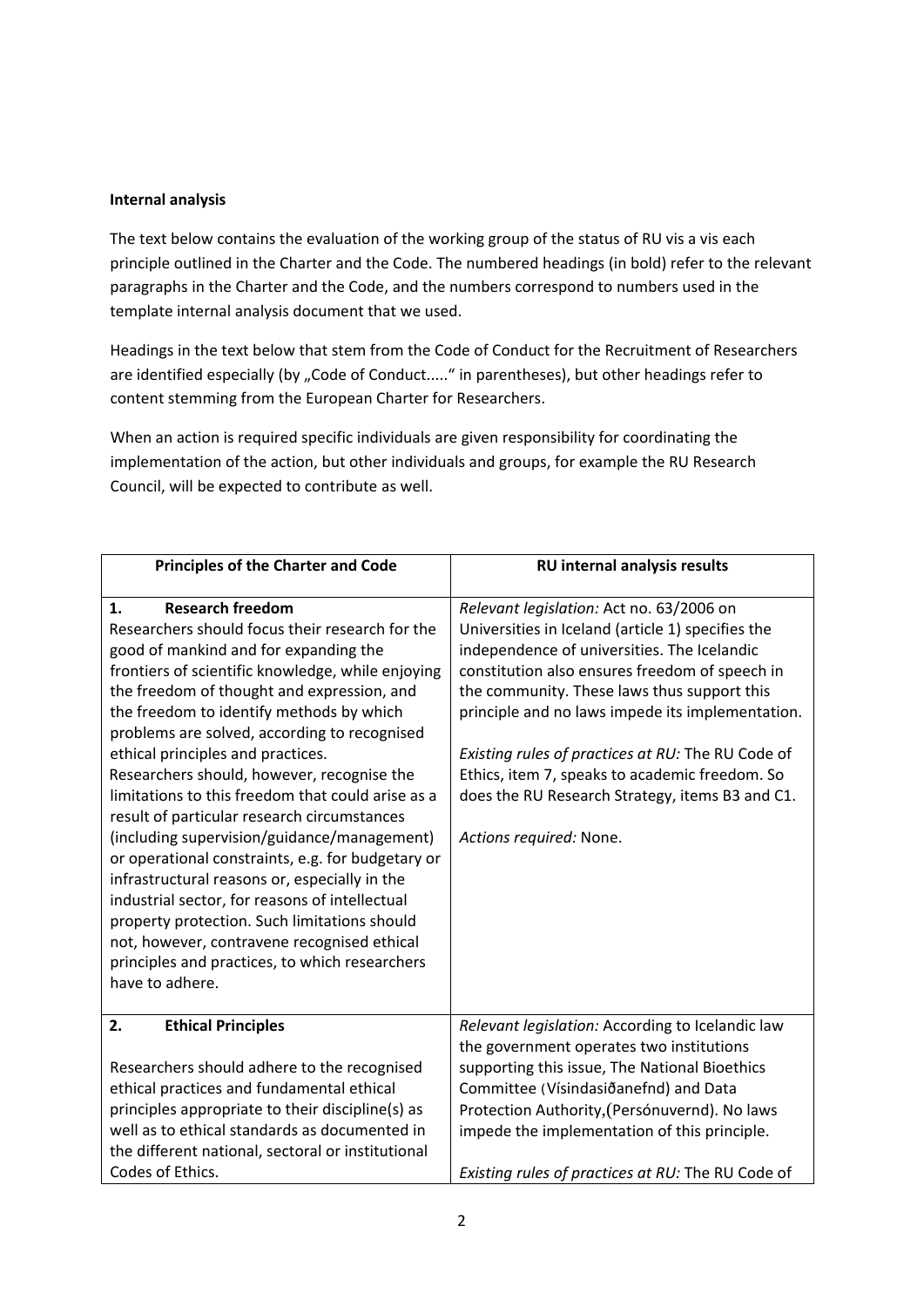|                                                                                                                                                                                                                                                                                                                                                                                                                                  | Ethics.                                                                                                                                                                                                                                                                                                                                                                                                                                                                                            |
|----------------------------------------------------------------------------------------------------------------------------------------------------------------------------------------------------------------------------------------------------------------------------------------------------------------------------------------------------------------------------------------------------------------------------------|----------------------------------------------------------------------------------------------------------------------------------------------------------------------------------------------------------------------------------------------------------------------------------------------------------------------------------------------------------------------------------------------------------------------------------------------------------------------------------------------------|
|                                                                                                                                                                                                                                                                                                                                                                                                                                  | Actions required: None.                                                                                                                                                                                                                                                                                                                                                                                                                                                                            |
| <b>Professional responsibility</b><br>3.<br>Researchers should make every effort to ensure<br>that their research is relevant to society and<br>does not duplicate research previously carried<br>out elsewhere. They must avoid plagiarism of<br>any kind and abide by the principle of<br>intellectual property and joint data ownership<br>in the case of research carried out in                                             | Relevant legislation: Art. 1 of Act no. 63/2006 on<br>Universities in Iceland supports this principle.<br>Existing rules of practices at RU: Code of Ethics,<br>par. 8, the RU Research strategy and the RU<br>Intellectual Property Policy all speak to this issue.<br>Actions required: (1) Guidelines on the                                                                                                                                                                                    |
| collaboration with a supervisor(s) and/or other<br>researchers. The need to validate new<br>observations by showing that experiments are                                                                                                                                                                                                                                                                                         | responsibilities of Principal Investigators<br>(including hiring and delegating) are needed.                                                                                                                                                                                                                                                                                                                                                                                                       |
| reproducible should not be interpreted as<br>plagiarism, provided that the data to be<br>confirmed are explicitly quoted.<br>Researchers should ensure, if any aspect of<br>their work is delegated, that the person to<br>whom it is delegated has the competence to<br>carry it out.                                                                                                                                           | When/who:<br>(1) Research Services & HR and Quality - 2010.                                                                                                                                                                                                                                                                                                                                                                                                                                        |
| <b>Professional attitude</b><br>4.<br>Researchers should be familiar with the                                                                                                                                                                                                                                                                                                                                                    | Relevant legislation: No laws impede the<br>implementation of this principle.                                                                                                                                                                                                                                                                                                                                                                                                                      |
| strategic goals governing their research<br>environment and funding mechanisms, and<br>should seek all necessary approvals before<br>starting their research or accessing the<br>resources provided. They should inform their<br>employers, funders or supervisor when their<br>research project is delayed, redefined or<br>completed, or give notice if it is to be<br>terminated earlier or suspended for whatever<br>reason. | Existing rules of practices at RU: Deans of schools<br>must sign grant applications for national or<br>international grants. For internal grants, they<br>must be made aware of the application. Annual<br>reviews conducted the Deans of each school<br>(based on Faculty Contribution Records) ensure<br>that Deans are informed about the status of<br>research projects.                                                                                                                       |
|                                                                                                                                                                                                                                                                                                                                                                                                                                  | Actions required: (1) Need guidelines on the<br>responsibilities of Principal Investigators,<br>including approvals and informational<br>responsibility. These guidelines also need to<br>specify the responsibilities of the University and<br>the Dean when starting a research project or<br>accepting a research grant. (2) Need to finish the<br>work on rules regarding centres, labs, institutes<br>and programs (CLIP's). (3) Regularly remind RU's<br>staff and faculty of RU's strategy. |
|                                                                                                                                                                                                                                                                                                                                                                                                                                  | When/who:<br>$(1)$ See above (no. 3).<br>(2) Provost - 2010.<br>(3) RU Rector.                                                                                                                                                                                                                                                                                                                                                                                                                     |
| <b>Contractual and legal obligations</b><br>5.                                                                                                                                                                                                                                                                                                                                                                                   | Relevant legislation: No laws impede the                                                                                                                                                                                                                                                                                                                                                                                                                                                           |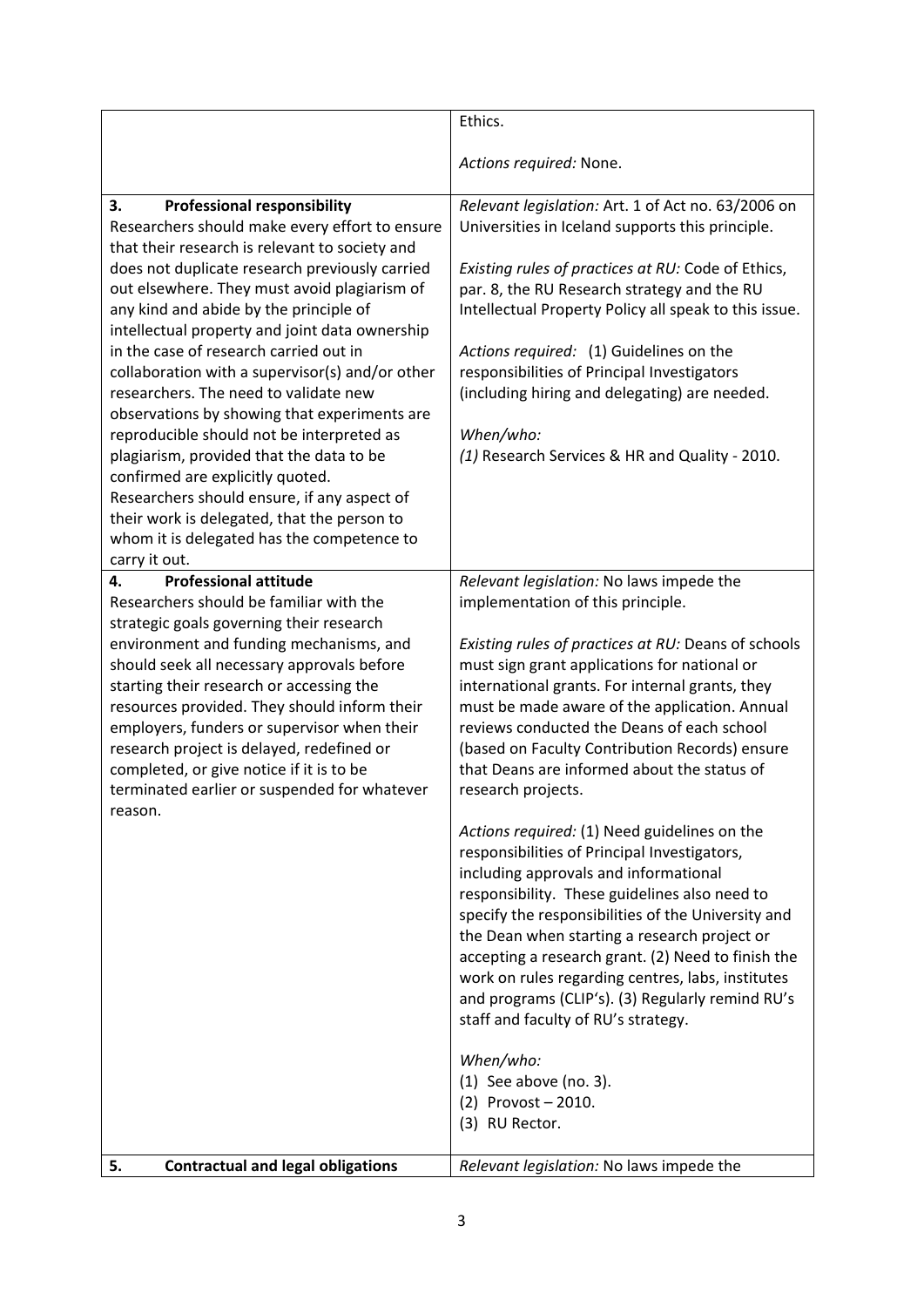| Researchers at all levels must be familiar with<br>the national, sectoral or institutional<br>regulations governing training and/or working<br>conditions. This includes Intellectual Property<br>Rights regulations, and the requirements and<br>conditions of any sponsor or funders,<br>independently of the nature of their contract.<br>Researchers should adhere to such regulations<br>by delivering the required results (e.g. thesis,<br>publications, patents, reports, new products<br>development, etc) as set out in the terms and<br>conditions of the contract or equivalent<br>document.                                                                                                                                                                                                                                                               | implementation of this principle. It is supported<br>by, inter alia, the Act on intellectual property no.<br>73/1972.<br>Existing rules of practices at RU: Employment<br>contracts specify relevant issues and IP<br>regulations.<br>Actions required: (1) Need a document on the<br>responsibilities of PI's (including the responsibility<br>to deliver according to contracts). (2) Need<br>templates and guidelines for making contracts<br>when collaborating with industry, including clear<br>guidelines regarding conflict of interest. (3) Need<br>to create an information package for researchers<br>on IP rights and related issues.<br>When/who:<br>$(1)$ See above (no. 3).<br>(2) Research Services will adapt work being done<br>by the Icelandic Confederation of Icelandic<br>Employers - 2010.<br>(3) Research Services will put together an<br>information package - 2010. |
|------------------------------------------------------------------------------------------------------------------------------------------------------------------------------------------------------------------------------------------------------------------------------------------------------------------------------------------------------------------------------------------------------------------------------------------------------------------------------------------------------------------------------------------------------------------------------------------------------------------------------------------------------------------------------------------------------------------------------------------------------------------------------------------------------------------------------------------------------------------------|-------------------------------------------------------------------------------------------------------------------------------------------------------------------------------------------------------------------------------------------------------------------------------------------------------------------------------------------------------------------------------------------------------------------------------------------------------------------------------------------------------------------------------------------------------------------------------------------------------------------------------------------------------------------------------------------------------------------------------------------------------------------------------------------------------------------------------------------------------------------------------------------------|
| 6.<br><b>Accountability</b><br>Researchers need to be aware that they are<br>accountable towards their employers, funders<br>or other related public or private bodies as well<br>as, on more ethical grounds, towards society as<br>a whole. In particular, researchers funded by<br>public funds are also accountable for the<br>efficient use of taxpayers' money.<br>Consequently, they should adhere to the<br>principles of sound, transparent and efficient<br>financial management and cooperate with any<br>authorised audits of their research, whether<br>undertaken by their employers/funders or by<br>ethics committees.<br>Methods of collection and analysis, the outputs<br>and, where applicable, details of the data<br>should be open to internal and external<br>scrutiny, whenever necessary and as requested<br>by the appropriate authorities. | Relevant legislation: No laws impede the<br>implementation of this principle.<br>Existing rules of practices at RU: Faculty<br>Contribution Record, the RU Dashboard.<br>Actions required: (1) Need guidelines on data<br>ownership and access when new data is collected<br>jointly by university and students or company.<br>This can be part of guidelines for contracts for<br>collaboration with industry and others (KK). (2)<br>Also need policy on start-up companies. (3)<br>Currently we are working on a policy on centres,<br>labs institutes and programs (CLIP's). (4) Need a<br>document on the responsibilities of Principal<br>investigators, for example regarding their<br>accountability.<br>When/who:<br>$(1)$ See above (no. 5).<br>(2) Provost - 2010.<br>$(3)$ See above (no. 4).<br>$(4)$ See above (no. 3).                                                           |
| Good practice in research<br>7.<br>Researchers should at all times adopt safe                                                                                                                                                                                                                                                                                                                                                                                                                                                                                                                                                                                                                                                                                                                                                                                          | Relevant legislation: Laws on working conditions<br>and safety, and Act no. 77/2000 on the                                                                                                                                                                                                                                                                                                                                                                                                                                                                                                                                                                                                                                                                                                                                                                                                      |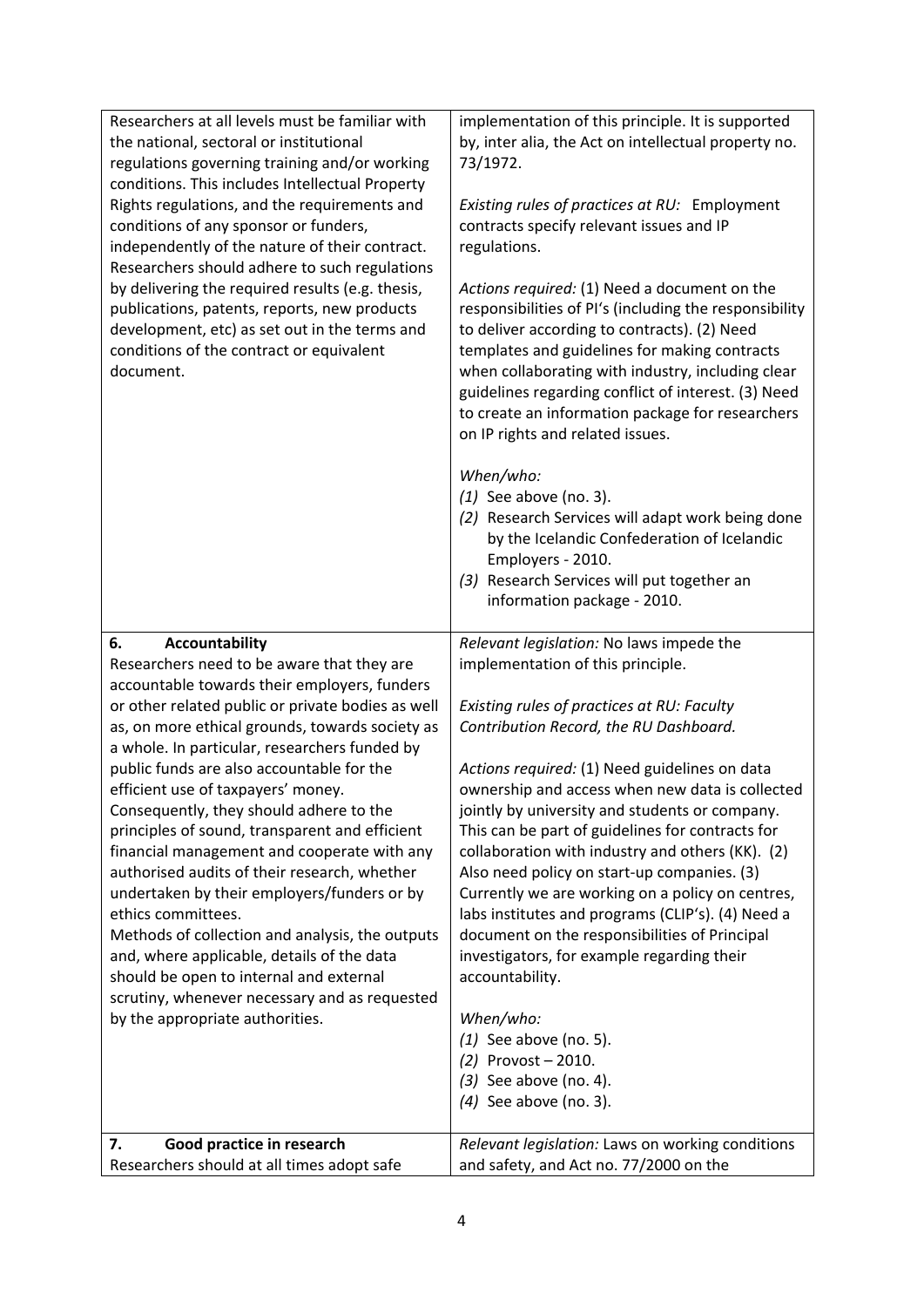| working practices, in line with national                                    | Protection of Privacy as regards the Processing of                                                    |
|-----------------------------------------------------------------------------|-------------------------------------------------------------------------------------------------------|
| legislation, including taking the necessary                                 | Personal Data, support this principle                                                                 |
| precautions for health and safety and for                                   |                                                                                                       |
| recovery from information technology                                        | Existing rules of practices at RU: The Code of                                                        |
| disasters, e.g. by preparing proper back-up                                 | Ethics addresses this issue. A back-up system is in                                                   |
| strategies. They should also be familiar with the                           | place for all RU data systems.                                                                        |
| current national legal requirements regarding                               |                                                                                                       |
| data protection and confidentiality protection                              | Actions required: (1) Need university-wide health                                                     |
| requirements, and undertake the necessary                                   | and safety guidelines. (2) Need to finish IT                                                          |
| steps to fulfil them at all times.                                          | strategy, with special emphasis on ensuring the<br>security of research data and serving the needs of |
|                                                                             | research groups. This strategy must be made                                                           |
|                                                                             | public to all staff. (3) Need university wide                                                         |
|                                                                             | training in first-aid.                                                                                |
|                                                                             |                                                                                                       |
|                                                                             | When/who:                                                                                             |
|                                                                             | (1) HR and Quality and School of Science and                                                          |
|                                                                             | Engineering - 2010.                                                                                   |
|                                                                             | (2) IT and Technical Services, with consulation                                                       |
|                                                                             | with academic staff - 2011.                                                                           |
|                                                                             | $(3)$ HR and Quality - 2010.                                                                          |
| Dissemination, exploitation of results<br>8.                                | Relevant legislation: No laws impede the                                                              |
| All researchers should ensure, in compliance                                | implementation of this principle.                                                                     |
| with their contractual arrangements, that the                               |                                                                                                       |
| results of their research are disseminated and                              | Existing rules of practices at RU: The RU                                                             |
| exploited, e.g. communicated, transferred into                              | intellectual property policy (see also in item 31).                                                   |
| other research settings or, if appropriate,                                 |                                                                                                       |
| commercialised. Senior researchers, in                                      | Actions required: (1) Need to add to our Research                                                     |
| particular, are expected to take a lead in                                  | strategy the importance of researchers making                                                         |
| ensuring that research is fruitful and that                                 | the results of research available for public use                                                      |
| results are either exploited commercially or                                | when possible.                                                                                        |
| made accessible to the public (or both)<br>whenever the opportunity arises. | (2) Also need a centralized database where all<br>research output is recorded, with links to actual   |
|                                                                             | publications whenever possible (as stipulated by                                                      |
|                                                                             | RU's Research strategy).                                                                              |
|                                                                             |                                                                                                       |
|                                                                             | When/who:                                                                                             |
|                                                                             | $(1)$ Research Council - 2010 (the council is                                                         |
|                                                                             | already working on this).                                                                             |
|                                                                             | (2) Work is ongoing with the Ministry of                                                              |
|                                                                             | Education and Culture, The Icelandic Centre                                                           |
|                                                                             | for Research (RANNIS) and Univ. of Iceland to                                                         |
|                                                                             | create a common database. RU contact<br>person is in Research Services. Estimated                     |
|                                                                             | implementation: 2011-2012.                                                                            |
|                                                                             |                                                                                                       |
| 9.<br><b>Public engagement</b>                                              | Relevant legislation: No laws impede the                                                              |
| Researchers should ensure that their research                               | implementation of this principle.                                                                     |
| activities are made known to society at large in                            |                                                                                                       |
| such a way that they can be understood by                                   | Existing rules of practices at RU: The Faculty                                                        |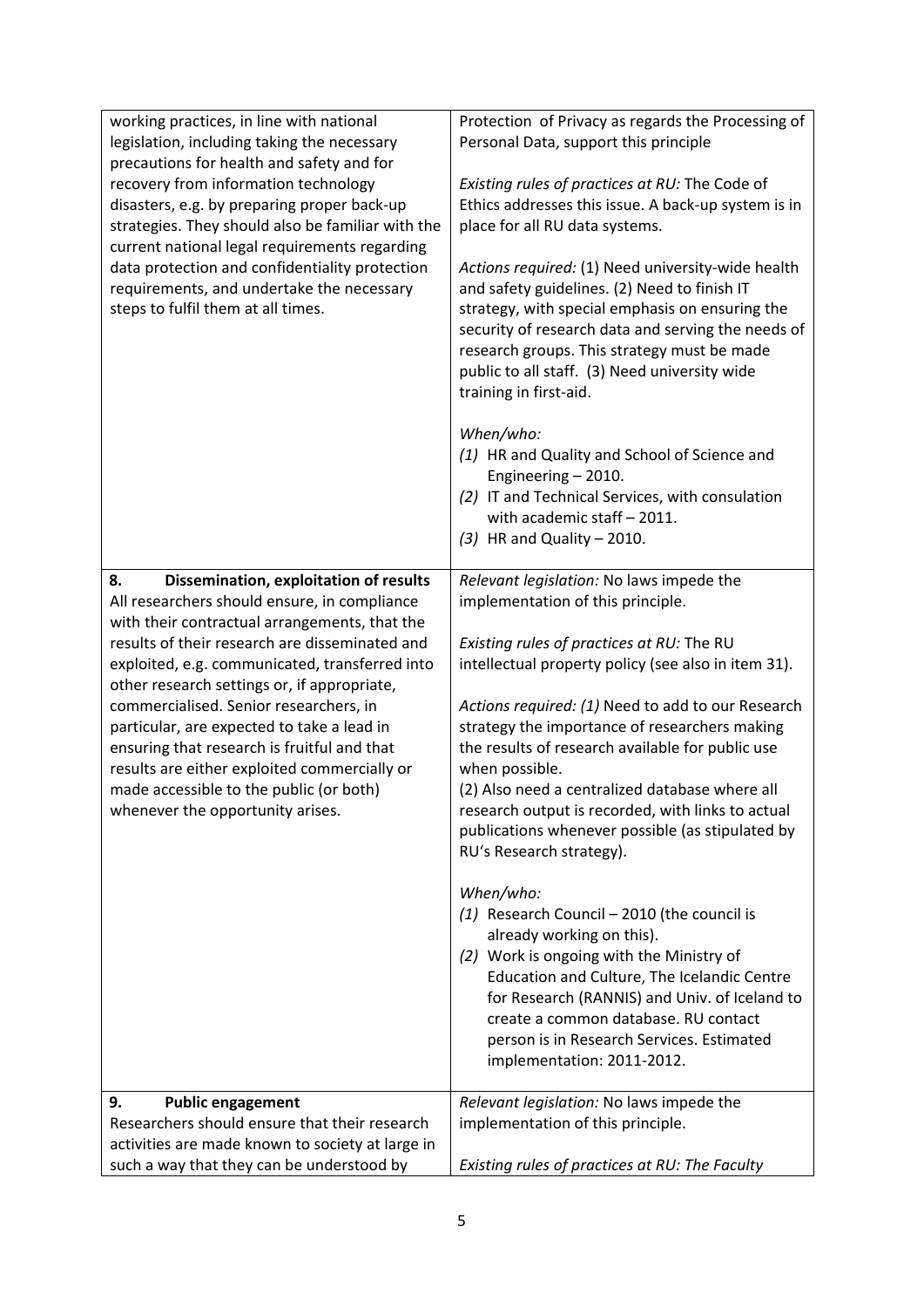| non-specialists, thereby improving the public's<br>understanding of science. Direct engagement<br>with the public will help researchers to better<br>understand public interest in priorities for<br>science and technology and also the public's<br>concerns.                                                                                                                           | Contribution Record provides a method to track<br>public engagement of researchers.<br>Actions required: (1) Need to update research<br>strategy; must refer more clearly to the<br>importance of public engagement to the overall<br>RU strategy. (2) Need a research information<br>system that makes RU research more visible on<br>the web (see above).<br>When/who:<br>$(1)$ See above (no. 8).<br>$(2)$ See above (no. 8).                                                                                                                                                                                                                                                                                                                                                                                                                                                                                                          |
|------------------------------------------------------------------------------------------------------------------------------------------------------------------------------------------------------------------------------------------------------------------------------------------------------------------------------------------------------------------------------------------|-------------------------------------------------------------------------------------------------------------------------------------------------------------------------------------------------------------------------------------------------------------------------------------------------------------------------------------------------------------------------------------------------------------------------------------------------------------------------------------------------------------------------------------------------------------------------------------------------------------------------------------------------------------------------------------------------------------------------------------------------------------------------------------------------------------------------------------------------------------------------------------------------------------------------------------------|
| <b>Non-discrimination</b><br>10.<br>Employers and/or funders of researchers will<br>not discriminate against researchers in any way<br>on the basis of gender, age, ethnic, national or<br>social origin, religion or belief, sexual<br>orientation, language, disability, political<br>opinion, social or economic condition.                                                           | Relevant legislation: National Relevant legislation<br>supports this principle, including notably Act no.<br>10/2008 on the equal status and equal rights of<br>men and women and art. 65 of the Icelandic<br>Constitution. No laws impede the<br>implementation of this principle.<br>Existing rules of practices at RU:<br>Actions required: Need to add social or economic<br>condition to the RU anti-discrimination statement<br>(in the RU HR strategy).<br>When/who: HR and Quality - 2010.                                                                                                                                                                                                                                                                                                                                                                                                                                        |
| 11.<br><b>Evaluation/appraisal systems</b><br>Employers and/or funders should introduce for<br>all researchers, including senior researchers,<br>evaluation/appraisal systems for assessing their<br>professional performance on a regular basis<br>and in a transparent manner by an<br>independent (and, in the case of senior<br>researchers, preferably international)<br>committee. | Relevant legislation: The Act on Universities in<br>Iceland supports this, by requiring universities to<br>monitor the quality of teaching and research. See<br>Act. no. 63/2006. No laws impede the<br>implementation of this principle.<br>Existing rules of practices at RU: The Annual<br>Research Evaluation, as specified in the RU<br>Quality Assurance System, is conducted by<br>independent and international academics. Also,<br>we have the Faculty Contribution Record,<br>followed by an annual review by the Dean (or<br>Director). Finally, evaluation committees are<br>always appointed for academic promotions. In-<br>house rules on academic promotions stipulate<br>that when evaluating for assistant or associate<br>professorships at least one member should have<br>a higher level of qualification and that if possible,<br>at least one member of these committees should<br>have international recognition. |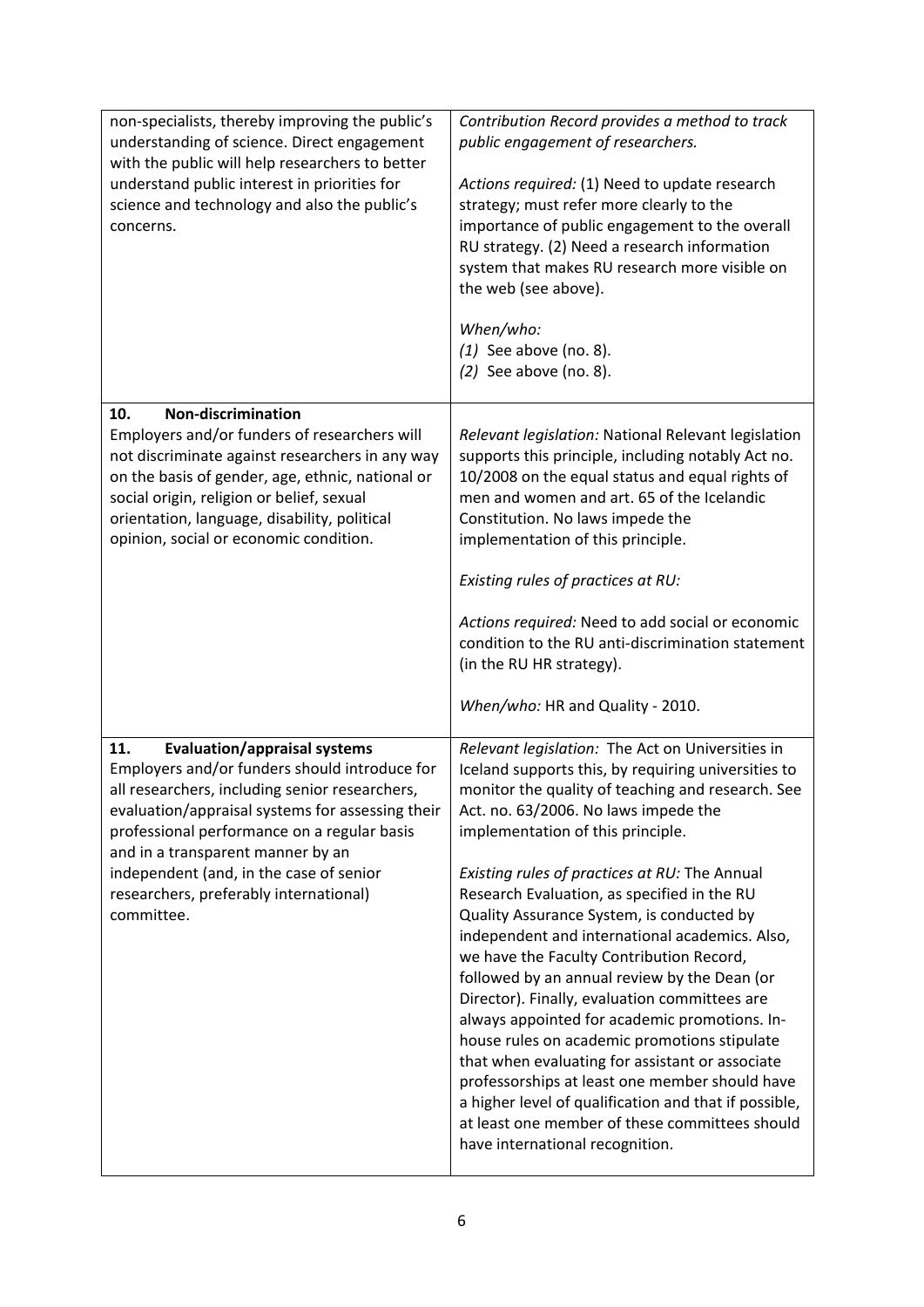|                                                                                                                                                                                                                                                                                                                 | Actions required: (1) We need to implement the<br>annual reviews by Deans in a more consistent<br>manner, so that all research staff and faculty<br>undergo review once a year. (2) Also, more<br>stringent requirements for international<br>involvement in promotion committees may be<br>needed.<br>When/who:<br>$(1)$ HR and quality - 2011.<br>$(2)$ HR and quality - 2011. |
|-----------------------------------------------------------------------------------------------------------------------------------------------------------------------------------------------------------------------------------------------------------------------------------------------------------------|----------------------------------------------------------------------------------------------------------------------------------------------------------------------------------------------------------------------------------------------------------------------------------------------------------------------------------------------------------------------------------|
| 12.<br>Recruitment<br>Employers and/or funders should ensure that<br>the entry and admission standards for<br>researchers, particularly at the beginning at<br>their careers, are clearly specified and should<br>also facilitate access for disadvantaged groups<br>or for researchers returning to a research | Relevant legislation: Act no. 63/2006 on<br>Universities in Iceland supports this by requiring<br>selection committees when professors, associate<br>professors and assistant professors are recruited.<br>No laws impede the implementation of this<br>principle.                                                                                                               |
| career, including teachers (of any level)<br>returning to a research career. Employers<br>and/or funders of researchers should adhere to                                                                                                                                                                        | Existing rules of practices at RU: Since 2009 a<br>process for recruitment and hiring of academic<br>staff has been in place.                                                                                                                                                                                                                                                    |
| the principles set out in the Code of Conduct<br>for the Recruitment of Researchers when<br>appointing or recruiting researchers.                                                                                                                                                                               | Actions required: (1) Need guidelines on hiring<br>post-doctoral staff and PhD students. (2) Need to<br>finish University-wide Universal Promotion<br>Criteria. (3) Need to present rules on recruitment<br>and hiring of academic staff regularly to all<br>faculty and staff.                                                                                                  |
|                                                                                                                                                                                                                                                                                                                 | When/who:<br>$(1)$ HR and quality - 2010.<br>(2) Provost and HR and quality - 2010.<br>$(3)$ HR & quality.                                                                                                                                                                                                                                                                       |
| 13.<br><b>Recruitment (Code of Conduct for the</b>                                                                                                                                                                                                                                                              |                                                                                                                                                                                                                                                                                                                                                                                  |
| <b>Recruitment of Researchers)</b>                                                                                                                                                                                                                                                                              | Relevant legislation: No laws impede the                                                                                                                                                                                                                                                                                                                                         |
| Employers and/or funders should establish<br>recruitment procedures which are open,                                                                                                                                                                                                                             | implementation of this principle.                                                                                                                                                                                                                                                                                                                                                |
| efficient, transparent, supportive and                                                                                                                                                                                                                                                                          | Existing rules of practices at RU: The process for                                                                                                                                                                                                                                                                                                                               |
| internationally comparable, as well as tailored                                                                                                                                                                                                                                                                 | recruitment and hiring of academic staff specifies                                                                                                                                                                                                                                                                                                                               |
| to the type of positions advertised.                                                                                                                                                                                                                                                                            | open recruitment and international                                                                                                                                                                                                                                                                                                                                               |
| Advertisements should give a broad description                                                                                                                                                                                                                                                                  | advertisements.                                                                                                                                                                                                                                                                                                                                                                  |
| of knowledge and competencies required, and<br>should not be so specialised as to discourage                                                                                                                                                                                                                    | Actions required: Need to improve                                                                                                                                                                                                                                                                                                                                                |
| suitable applicants. Employers should include a                                                                                                                                                                                                                                                                 | advertisements in terms of describing working                                                                                                                                                                                                                                                                                                                                    |
| description of the working conditions and                                                                                                                                                                                                                                                                       | conditions and career development prospects,                                                                                                                                                                                                                                                                                                                                     |
| entitlements, including career development                                                                                                                                                                                                                                                                      | such as stipulating duration of contract and type                                                                                                                                                                                                                                                                                                                                |
| prospects. Moreover, the time allowed                                                                                                                                                                                                                                                                           | of track. Advertisements should also specify                                                                                                                                                                                                                                                                                                                                     |
| between the advertisement of the vacancy or                                                                                                                                                                                                                                                                     | arrangements for travel and whether any start-up                                                                                                                                                                                                                                                                                                                                 |
| the call for applications and the deadline for<br>reply should be realistic.                                                                                                                                                                                                                                    | funds are available.                                                                                                                                                                                                                                                                                                                                                             |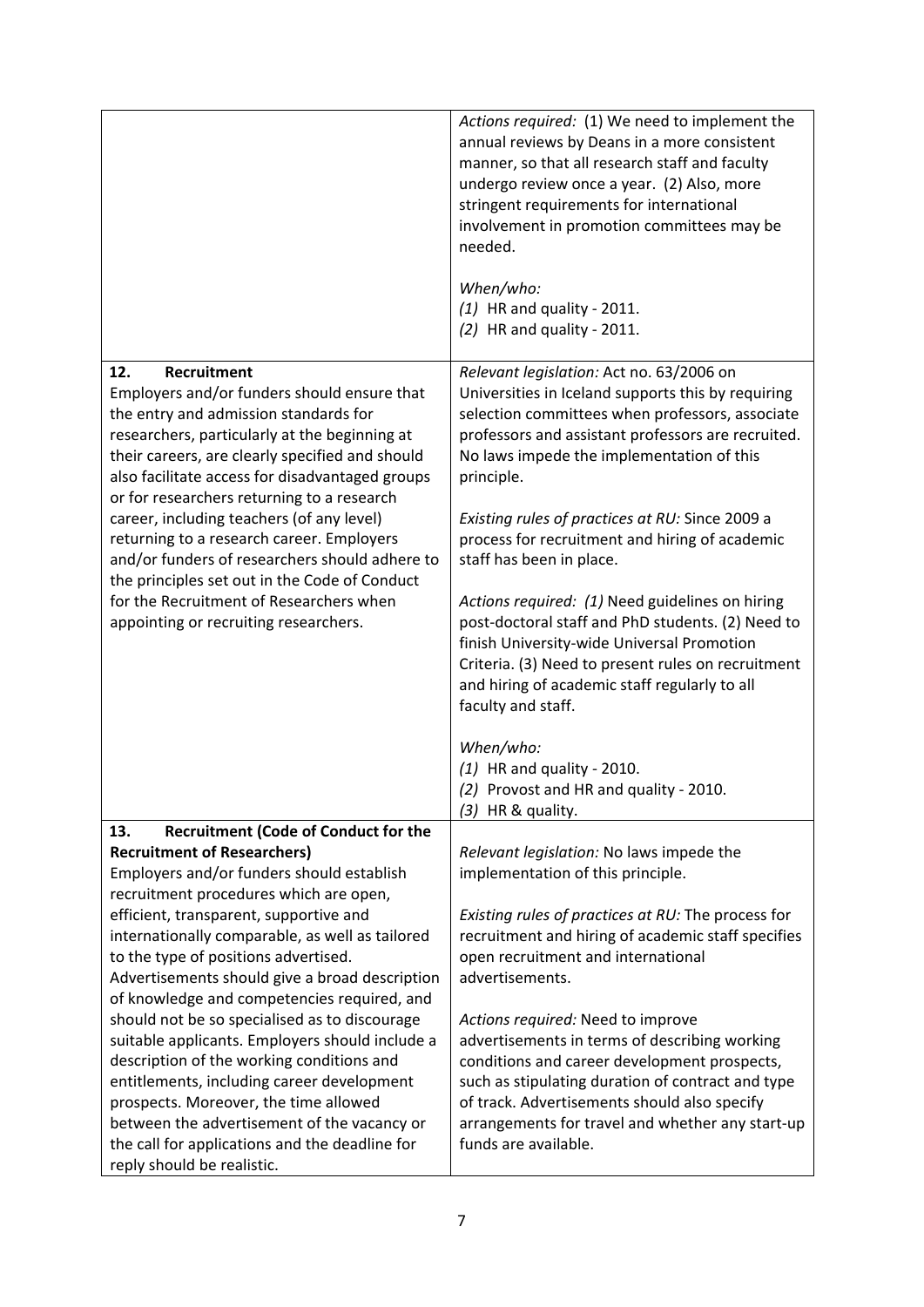|                                                                                                    | When/who:                                                                                              |
|----------------------------------------------------------------------------------------------------|--------------------------------------------------------------------------------------------------------|
|                                                                                                    | HR and Quality - 2010.                                                                                 |
| Selection (Code of Conduct for the<br>14.<br><b>Recruitment of Researchers)</b>                    | Relevant legislation: Chapter 6 in the Act on<br>universities no. 63/2006, and article 3.2 of the RU   |
| Selection committees should bring together                                                         | Regulation support this principle. No laws impede                                                      |
| diverse expertise and competences and should                                                       | its implementation.                                                                                    |
| have an adequate gender balance and, where                                                         |                                                                                                        |
| appropriate and feasible, include members                                                          | Existing rules of practices at RU: Process for                                                         |
| from different sectors (public and private) and<br>disciplines, including from other countries and | recruitment and hiring of academic staff specifies<br>the existence of selection committees. Selection |
| with relevant experience to assess the                                                             | committees generally come from within the                                                              |
| candidate. Whenever possible, a wide range of                                                      | school, although for higher positions (e.g.                                                            |
| selection practices should be used, such as                                                        | professorial, Dean) they generally include                                                             |
| external expert assessment and face-to-face<br>interviews. Members of selection panels should      | independent and/or international academics as<br>well. It also specifies interviews and on-campus      |
| be adequately trained.                                                                             | visits including an open talk by the candidate.                                                        |
|                                                                                                    | Candidates are also requested to provide names                                                         |
|                                                                                                    | of persons who can provide references.                                                                 |
|                                                                                                    | Actions required: (1) Need to provide our staff                                                        |
|                                                                                                    | with training (or at least an information package)                                                     |
|                                                                                                    | in selection and promotion work (e.g. a course                                                         |
|                                                                                                    | for permanent Assistant professor committees).<br>(2) Also need to clearly aim for gender balance on   |
|                                                                                                    | selection committees.                                                                                  |
|                                                                                                    |                                                                                                        |
|                                                                                                    | When/who:                                                                                              |
|                                                                                                    | $(1)$ HR and quality - 2010.<br>(2) HR and quality - 2010.                                             |
| <b>Transparency (Code of Conduct for the</b><br>15.                                                |                                                                                                        |
| <b>Recruitment of Researchers)</b>                                                                 | Relevant legislation: No laws impede the                                                               |
| Candidates should be informed, prior to the                                                        | implementation of this principle.                                                                      |
| selection, about the recruitment process and                                                       |                                                                                                        |
| the selection criteria, the number of available<br>positions and the career development            | Existing rules of practices at RU: Advertisements<br>generally include selection criteria and the      |
| prospects. They should also be informed after                                                      | number of available positions. Candidates receive                                                      |
| the selection process about the strengths and                                                      | automated acknowledgement letters, and letters                                                         |
| weaknesses of their applications.                                                                  | are written to all candidates who are not hired.                                                       |
|                                                                                                    | Actions required: (1) Need to provide more                                                             |
|                                                                                                    | information in advertisements, or                                                                      |
|                                                                                                    | acknowledgement letters (e.g. put a link to an<br>information site on the RU web).                     |
|                                                                                                    | (2) Candidates who have entered the final phase                                                        |
|                                                                                                    | of the selection process need to be invited to                                                         |
|                                                                                                    | inquire about the strengths and weaknesses of                                                          |
|                                                                                                    | their applications. Due to open international                                                          |
|                                                                                                    | recruitment, the number of applicants prohibits<br>feedback to each one.                               |
|                                                                                                    |                                                                                                        |
|                                                                                                    | When/who:                                                                                              |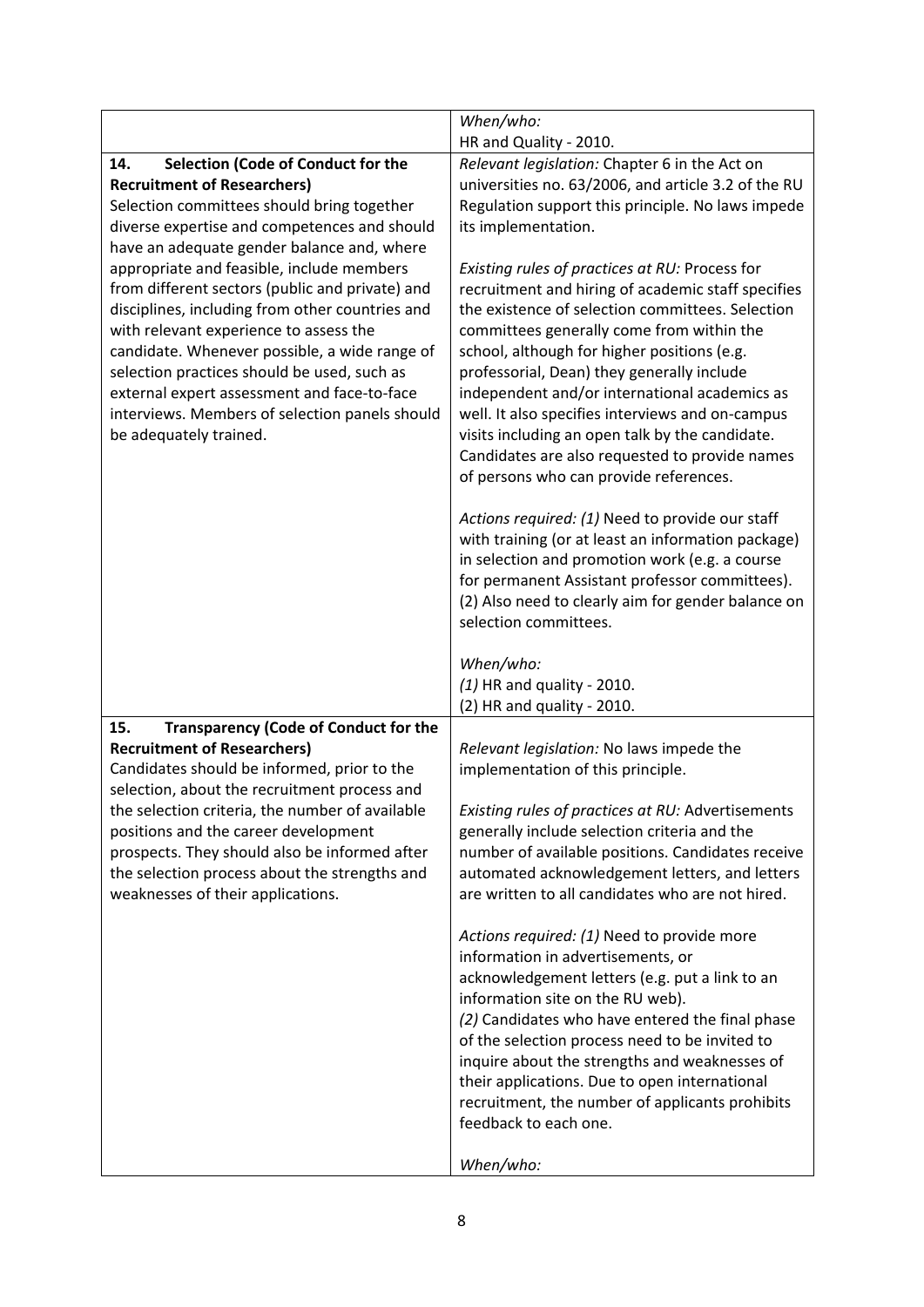|                                                                                                                                                                                                                                                                                                                                                                                                                                                                                                                                                                                                                                                                 | $(1)$ HR and Quality - 2010.                                                                                                                                                                                                                                                                                                                                                                                                                                                                                                                                                           |
|-----------------------------------------------------------------------------------------------------------------------------------------------------------------------------------------------------------------------------------------------------------------------------------------------------------------------------------------------------------------------------------------------------------------------------------------------------------------------------------------------------------------------------------------------------------------------------------------------------------------------------------------------------------------|----------------------------------------------------------------------------------------------------------------------------------------------------------------------------------------------------------------------------------------------------------------------------------------------------------------------------------------------------------------------------------------------------------------------------------------------------------------------------------------------------------------------------------------------------------------------------------------|
|                                                                                                                                                                                                                                                                                                                                                                                                                                                                                                                                                                                                                                                                 | $(2)$ HR and Quality - 2010.                                                                                                                                                                                                                                                                                                                                                                                                                                                                                                                                                           |
| 16.<br>Judging merit (Code of Conduct for the<br><b>Recruitment of Researchers)</b><br>The selection process should take into<br>consideration the whole range of experience of<br>the candidates. While focusing on their overall<br>potential as researchers, their creativity and<br>level of independence should also be                                                                                                                                                                                                                                                                                                                                    | Relevant legislation: the RU Regulation supports<br>this principle.<br>Existing rules of practices at RU: We have<br>implemented an annual review process using the<br>Faculty Contribution Record. This helps faculty<br>and managers at RU to balance the items                                                                                                                                                                                                                                                                                                                      |
| considered. This means that merit should be<br>judged qualitatively as well as quantitatively,<br>focusing on outstanding results within a<br>diversified career path and not only on the<br>number of publications. Consequently, the<br>importance of bibliometric indices should be<br>properly balanced within a wider range of<br>evaluation criteria, such as teaching,<br>supervision, teamwork, knowledge transfer,<br>management of research and innovation and<br>public awareness activities. For candidates<br>from an industrial background, particular<br>attention should be paid to any contributions<br>to patents, development or inventions. | mentioned in the principle.<br>Actions required: (1) Need to finalize the<br>Universal Promotion Criteria as, this will provide<br>a very clear message regarding the expectations<br>of candidates at various levels. (2) Need to<br>provide selection and promotion committees<br>with guidelines on this when they are advised<br>about the task at hand.<br>When/who:<br>(1) Provost and HR and Quality - 2010.<br>$(2)$ HR and Quality - 2010.                                                                                                                                    |
| Variations in the chronological order<br>17.<br>of CV's (Code of Conduct for the Recruitment<br>of Researchers)<br>Career breaks or variations in the chronological<br>order of CVs should not be penalised, but<br>regarded as an evolution of a career, and<br>consequently, as a potentially valuable<br>contribution to the professional development<br>of researchers towards a multidimensional<br>career track. Candidates should therefore be<br>allowed to submit evidence-based CVs,<br>reflecting a representative array of<br>achievements and qualifications appropriate to<br>the post for which application is being made.                       | Relevant legislation: Icelandic law no. 10/2008the<br>equal status and equal rights of men and women,<br>article 26 supports or mandates this principle.<br>No laws impede its implementation.<br>Existing rules of practices at RU: Candidates can<br>submit CV's in whatever format they choose.<br>Actions required:<br>(1) Encouragement in this direction will be put<br>into the official HR strategy of RU.<br>(2) Need to put this into the guidelines for<br>selection and promotion committees.<br>When/who:<br>$(1)$ HR and Quality - 2010.<br>$(2)$ HR and Quality - 2010. |
| 18.<br><b>Recognition of mobility experience</b><br>(Code of Conduct for the Recruitment of<br><b>Researchers)</b><br>Any mobility experience, e.g. a stay in another<br>country/region or in another research setting<br>(public or private) or a change from one<br>discipline or sector to another, whether as part<br>of the initial research training or at a later stage                                                                                                                                                                                                                                                                                  | Relevant legislation: No laws or rules impede the<br>implementation of this principle.<br>Existing rules of practices at RU: PhD students at<br>RU are generally required to go abroad for some<br>time during their studies. In general mobility<br>experience is viewed very positively at RU.                                                                                                                                                                                                                                                                                       |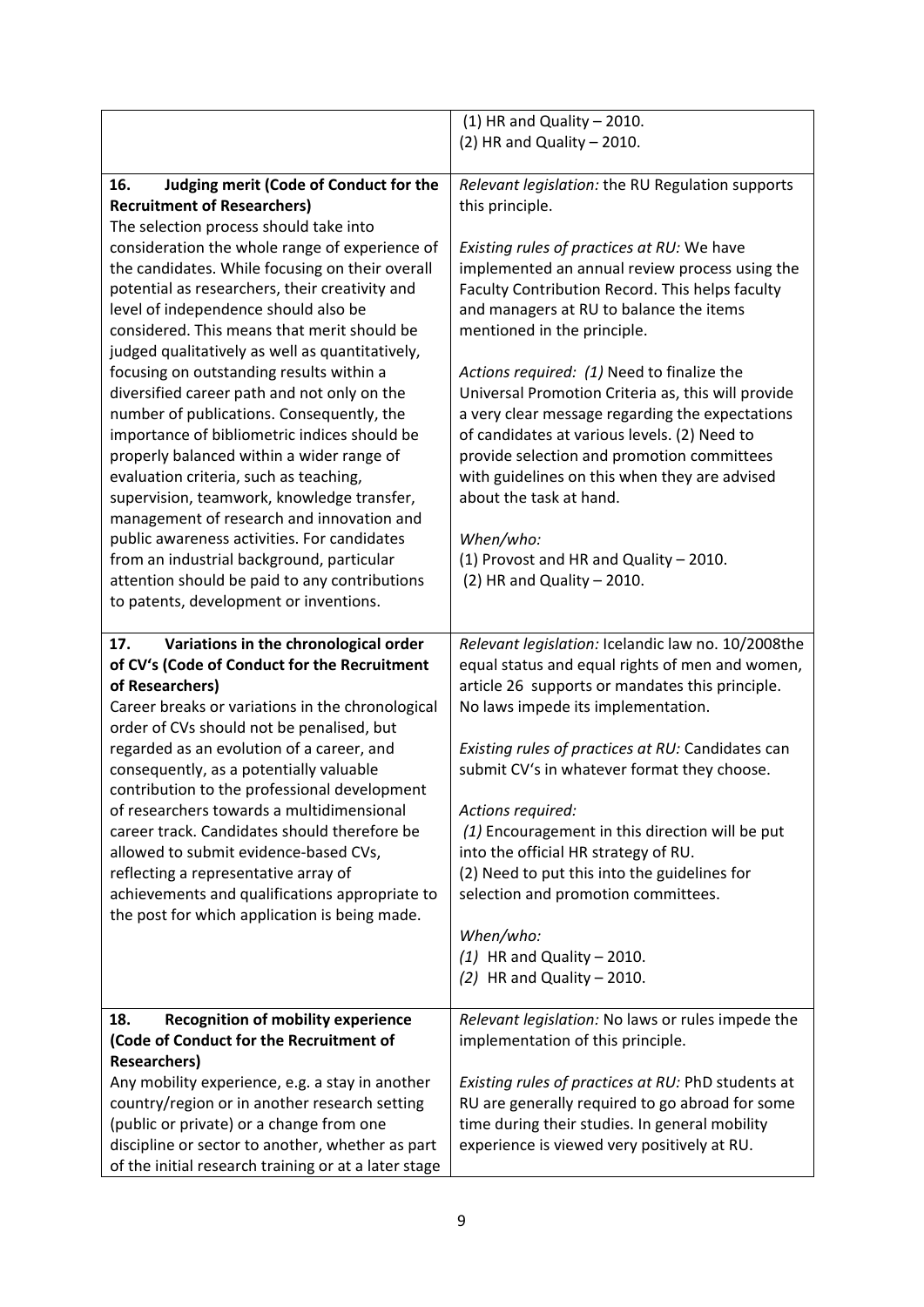| of the research career, or virtual mobility<br>experience, should be considered as a valuable<br>contribution to the professional development<br>of a researcher.                                                                                    | Actions required: (1) Encouragement on mobility<br>will be put into the official HR strategy of RU. (2)<br>Put mobility into guidelines on hiring of post-<br>doctoral researchers.<br>When/who:<br>$(1)$ HR and Quality - 2010.<br>$(2)$ HR and Quality - 2010. |
|------------------------------------------------------------------------------------------------------------------------------------------------------------------------------------------------------------------------------------------------------|------------------------------------------------------------------------------------------------------------------------------------------------------------------------------------------------------------------------------------------------------------------|
| <b>Recognition of qualifications (Code of</b><br>19.<br><b>Conduct for the Recruitment of Researchers)</b><br>Employers and/or funders should provide for                                                                                            | Relevant legislation: The Act on Universities in<br>Iceland and the RU regulation support this                                                                                                                                                                   |
| appropriate assessment and evaluation of the<br>academic and professional qualifications,                                                                                                                                                            | principle.                                                                                                                                                                                                                                                       |
| including non-formal qualifications, of all<br>researchers, in particular within the context of<br>international and professional mobility. They<br>should inform themselves and gain a full<br>understanding of rules, procedures and               | Existing rules of practices at RU: RU strategy<br>(international university). Faculty Contribution<br>Records ensures an overview of all qualifications<br>of the individual.                                                                                    |
| standards governing the recognition of such<br>qualifications and, consequently, explore<br>existing national law, conventions and specific                                                                                                          | Actions required: (1) Need to finish Universal<br>Promotion Criteria. (2) Will be looking into<br>alternative career ladders in 2010-2011.                                                                                                                       |
| rules on the recognition of these qualifications<br>through all available channels.                                                                                                                                                                  | When/who:                                                                                                                                                                                                                                                        |
|                                                                                                                                                                                                                                                      | (1) Provost and HR and Quality - 2010.<br>(2) Provost and HR and Quality-2011.                                                                                                                                                                                   |
| 20.<br>Seniority (Code of Conduct for the                                                                                                                                                                                                            | Relevant legislation: No laws impede the                                                                                                                                                                                                                         |
| <b>Recruitment of Researchers)</b><br>The levels of qualifications required should be<br>in line with the needs of the position and not                                                                                                              | implementation of this principle.                                                                                                                                                                                                                                |
| be set as a barrier to entry. Recognition and<br>evaluation of qualifications should focus on                                                                                                                                                        | Existing rules of practices at RU:                                                                                                                                                                                                                               |
| judging the achievements of the person rather<br>than his/her circumstances or the reputation of<br>the institution where the qualifications were<br>gained. As professional qualifications may be<br>gained at an early stage of a long career, the | Actions required: (1) Encouragement in this<br>direction can be put into the official HR strategy<br>of RU. (2) Put it into guidelines for selection and<br>promotion committees.                                                                                |
| pattern of lifelong professional development<br>should also be recognised.                                                                                                                                                                           | When/who:<br>(1) HR and Quality - 2010.<br>(2) HR and Quality - 2010.                                                                                                                                                                                            |
| 21.<br>Postdoctoral appointments (Code of                                                                                                                                                                                                            | Relevant legislation: No laws impede the                                                                                                                                                                                                                         |
| <b>Conduct for the Recruitment of Researchers)</b>                                                                                                                                                                                                   | implementation of this principle.                                                                                                                                                                                                                                |
| Clear rules and explicit guidelines for the                                                                                                                                                                                                          |                                                                                                                                                                                                                                                                  |
| recruitment and appointment of postdoctoral                                                                                                                                                                                                          | Existing rules of practices at RU: In general those                                                                                                                                                                                                              |
| researchers, including the maximum duration<br>and the objectives of such appointments,                                                                                                                                                              | who have funds are allowed to advertise for a                                                                                                                                                                                                                    |
| should be established by the institutions                                                                                                                                                                                                            | post-doc.                                                                                                                                                                                                                                                        |
| appointing postdoctoral researchers. Such                                                                                                                                                                                                            | Actions required: (1) Need guidelines on the                                                                                                                                                                                                                     |
| guidelines should take into account time spent<br>in prior postdoctoral appointments at other                                                                                                                                                        | hiring of post-doctoral researchers (the duration<br>of the contract, their role, their development,                                                                                                                                                             |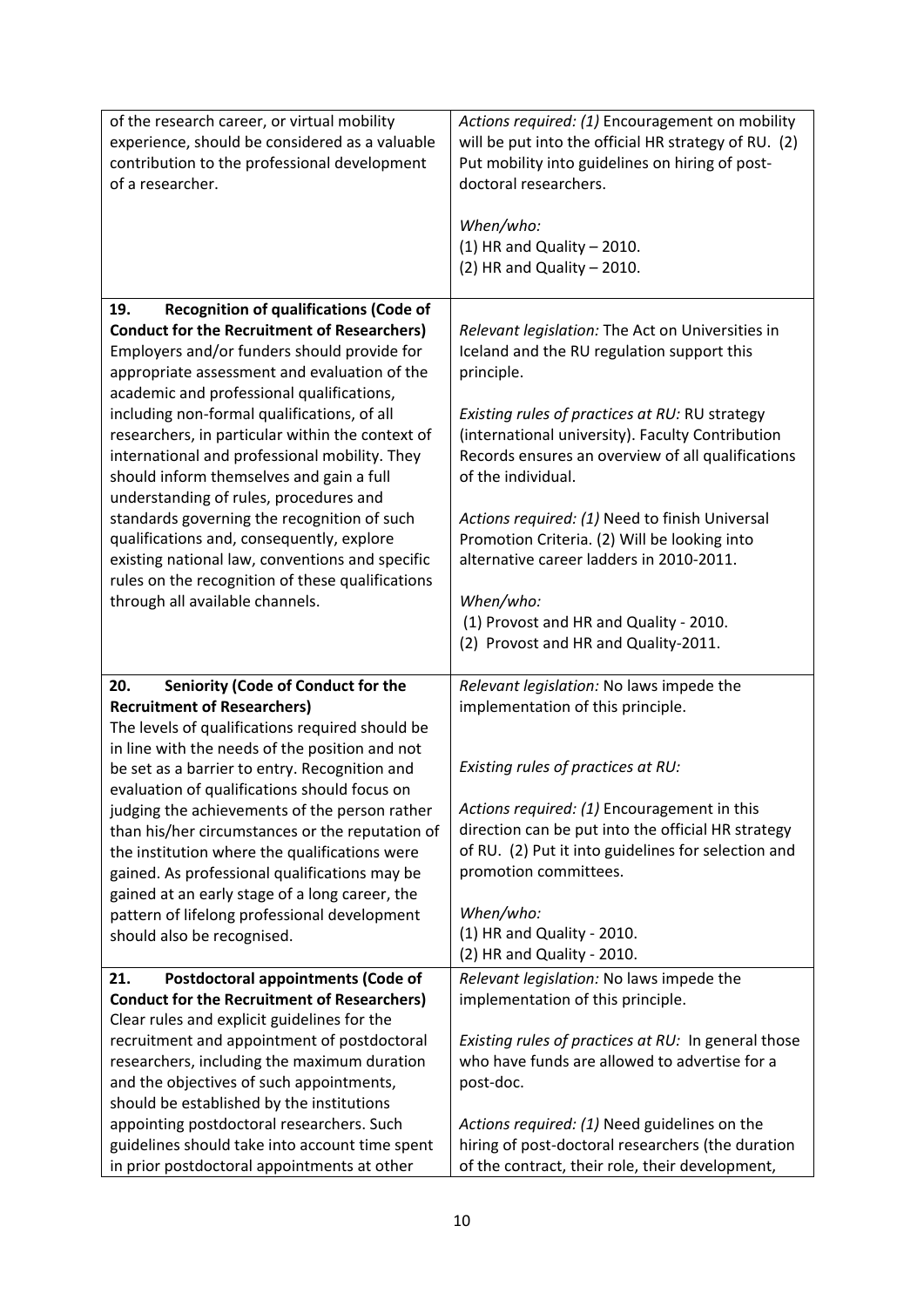| institutions and take into consideration that the<br>postdoctoral status should be transitional, with<br>the primary purpose of providing additional<br>professional development opportunities for a<br>research career in the context of long-term<br>career prospects.                                                                                                                                                                                                                                                                       | their evaluation, maximum duration of contracts<br>etc.). Also need a template contract for post-<br>docs.<br>When/who: (1) See above (no. 12).                                                                                                                                                                                                                                                                                                                                                                                                                                                                                                                                                                                                                                                                                                                                                                                                         |
|------------------------------------------------------------------------------------------------------------------------------------------------------------------------------------------------------------------------------------------------------------------------------------------------------------------------------------------------------------------------------------------------------------------------------------------------------------------------------------------------------------------------------------------------|---------------------------------------------------------------------------------------------------------------------------------------------------------------------------------------------------------------------------------------------------------------------------------------------------------------------------------------------------------------------------------------------------------------------------------------------------------------------------------------------------------------------------------------------------------------------------------------------------------------------------------------------------------------------------------------------------------------------------------------------------------------------------------------------------------------------------------------------------------------------------------------------------------------------------------------------------------|
| Recognition of the profession<br>22.<br>All researchers engaged in a research career<br>should be recognized as professionals and be<br>treated accordingly. This should commence at<br>the beginning of their careers, namely at<br>postgraduate level, and should include all<br>levels, regardless of their classification at<br>national level (e.g. employee, postgraduate<br>student, doctoral candidate, postdoctoral<br>fellow, civil servants).                                                                                       | Relevant legislation: No laws impede the<br>implementation of this principle.<br>Existing rules of practices at RU: According to the<br>Code of Ethics, all staff and students are<br>respected as individuals. Post-graduate students<br>who are hired to work on projects are generally<br>treated the same as staff (for example regarding<br>insurance, benefits etc.), although in instances<br>where their appointment is limited to their final<br>project research they are hired as contractors,<br>and in those cases do not have the same rights.<br>Actions required: (1) Need to clarify the<br>categories of staff when students are on the<br>payroll or receiving a stipend.<br>(2) Also need rules on when faculty wish to enrol<br>in doctoral studies at RU.<br>When/who:<br>(1) HR and Quality - 2010.<br>(2) The Research Council has already put together<br>a draft of guidelines for doctoral studies by staff<br>at RU - 2010. |
| <b>Research environment</b><br>23.<br>Employers and/or funders of researchers<br>should ensure that the most stimulating<br>research or research training environment is<br>created which offers appropriate equipment,<br>facilities and opportunities, including for<br>remote collaboration over research networks,<br>and that the national or sectoral regulations<br>concerning health and safety in research are<br>observed. Funders should ensure that adequate<br>resources are provided in support of the agreed<br>work programme. | Relevant legislation: Icelandic laws on<br>occupational safety support this principle. No<br>laws or rules impede its implementation.<br>Existing rules of practices at RU: RU generally<br>provides good IT equipment and facilities for<br>teaching and administration, but research-related<br>IT support needs improvement.<br>Actions required: (1) Need health and safety rules<br>for all labs, plus courses for lab staff. (2) Need to<br>appoint a representative for security<br>(öryggistrúnaðarmann). (3) A comprehensive IT<br>strategy is needed at RU, couple with more<br>information flow on IT support issues to<br>academic staff.<br>When/who:<br>(1) see above (no. 7).                                                                                                                                                                                                                                                            |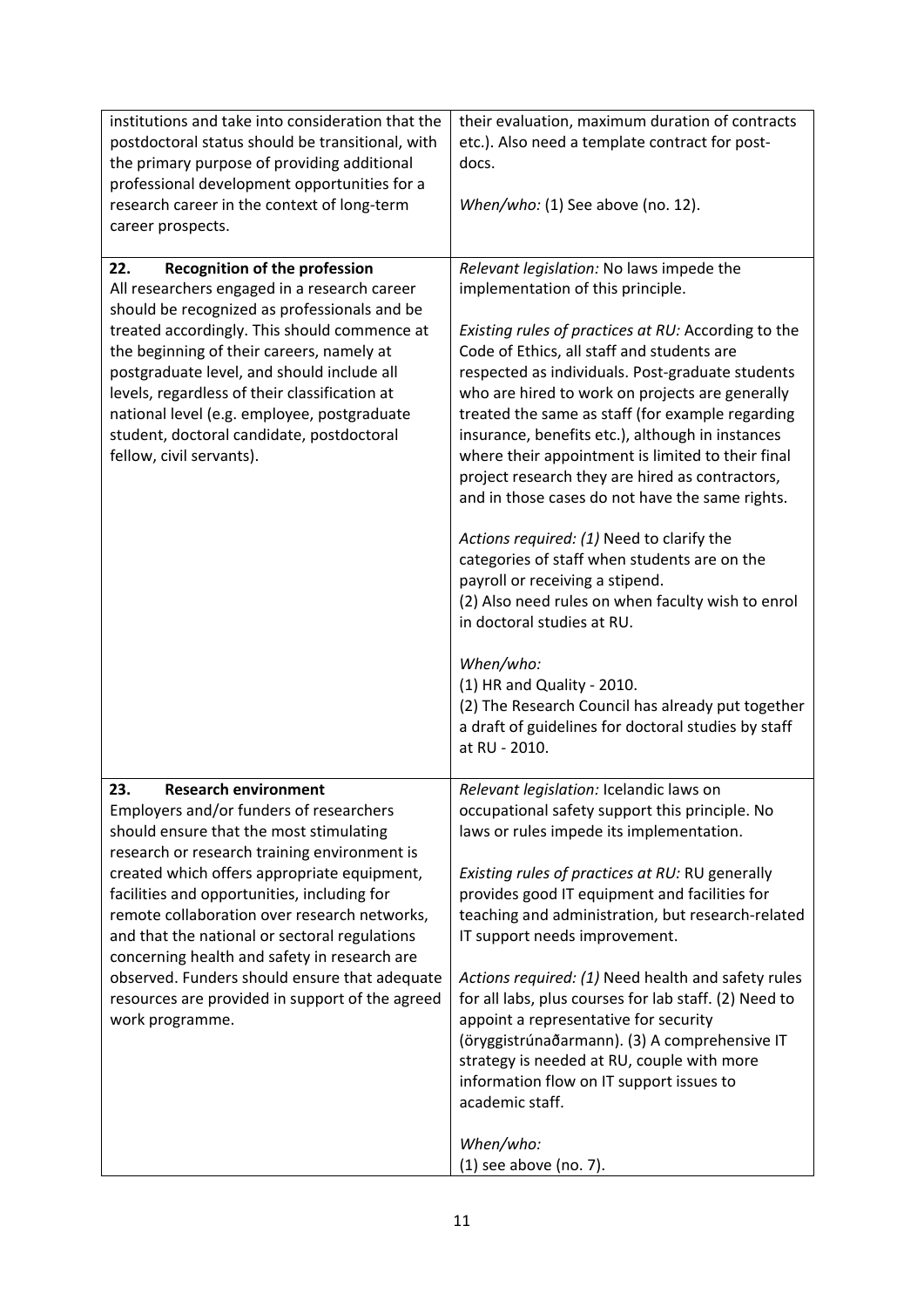|                                                                                                                                                                                                                                                                                                                                                                                                                                                                                                                                                                                                                                                                                                                                                                                                        | (2) Ásta Bjarnadóttir (HR and Quality) – 2010.<br>(3) IT and Technology Services, in collaboration<br>with SCS and SSE.                                                                                                                                                                                                                                                                                                                                                                                                                                                                                                                                                                                                                                                                                                                                                                                                                                                                                                                                       |
|--------------------------------------------------------------------------------------------------------------------------------------------------------------------------------------------------------------------------------------------------------------------------------------------------------------------------------------------------------------------------------------------------------------------------------------------------------------------------------------------------------------------------------------------------------------------------------------------------------------------------------------------------------------------------------------------------------------------------------------------------------------------------------------------------------|---------------------------------------------------------------------------------------------------------------------------------------------------------------------------------------------------------------------------------------------------------------------------------------------------------------------------------------------------------------------------------------------------------------------------------------------------------------------------------------------------------------------------------------------------------------------------------------------------------------------------------------------------------------------------------------------------------------------------------------------------------------------------------------------------------------------------------------------------------------------------------------------------------------------------------------------------------------------------------------------------------------------------------------------------------------|
| 24.<br><b>Working conditions</b><br>Employers and/or funders should ensure that<br>the working conditions for researchers,<br>including for disabled researchers, provide<br>where appropriate the flexibility deemed<br>essential for successful research performance<br>in accordance with existing national legislation<br>and with national or sectoral collective-<br>bargaining agreements. They should aim to<br>provide working conditions which allow both<br>women and men researchers to combine family<br>and work, children and career. Particular<br>attention should be paid, inter alia, to flexible<br>working hours, part-time working, tele-working<br>and sabbatical leave, as well as to the necessary<br>financial and administrative provisions<br>governing such arrangements. | Relevant legislation: This is permitted/mandatory<br>under article 21 of the Act on the equal status<br>and equal rights of men and women no 10/2008,<br>see also law on rights of the disabled (59/1992).<br>No laws impede the implementation of this<br>principle.<br>Existing rules of practices at RU: The RU HR<br>Strategy speaks to this issue. The new building at<br>Nautholsvik is very accessible for the disabled. RU<br>is flexible regarding family-related leave, tele-<br>working and other flexible work arrangements.<br>Rules on sabbatical leaves are in effect.<br>Actions required: None.                                                                                                                                                                                                                                                                                                                                                                                                                                              |
| 25.<br><b>Stability and permanence of</b><br>employment<br>Employers and/or funders should ensure that<br>the performance of researchers is not<br>undermined by instability of employment<br>contracts, and should therefore commit<br>themselves as far as possible to improving the<br>stability of employment conditions for<br>researchers, thus implementing and abiding by<br>the principles and terms laid down in the EU<br>Directive on Fixed-Term Work.                                                                                                                                                                                                                                                                                                                                     | Relevant legislation: No laws impede the<br>implementation of this principle.<br>Existing rules of practices at RU: Post-doctoral<br>researchers and doctoral researchers generally<br>have temporary contracts, but faculty generally<br>have permanent contracts. The general rule on<br>the Icelandic labour market is that a permanent<br>contract has a three-month termination period.<br>However, Deans and Directors at RU are free to<br>offer longer termination periods (generally 6<br>months or in exceptional cases 12 months). In<br>exceptional cases, faculty have temporary<br>contracts, of three or five years duration. These<br>contracts also have a three-month termination<br>period.<br>Actions required: (1) Guidelines for hiring<br>doctoral researchers and post-doctoral<br>researchers. (2) Should look into the possibility<br>of offering a longer minimum termination period<br>for all faculty.<br>When/who:<br>$(1)$ HR and quality - 2010.<br>(2) HR and quality - 2010, in collaboration with<br>the Research Council. |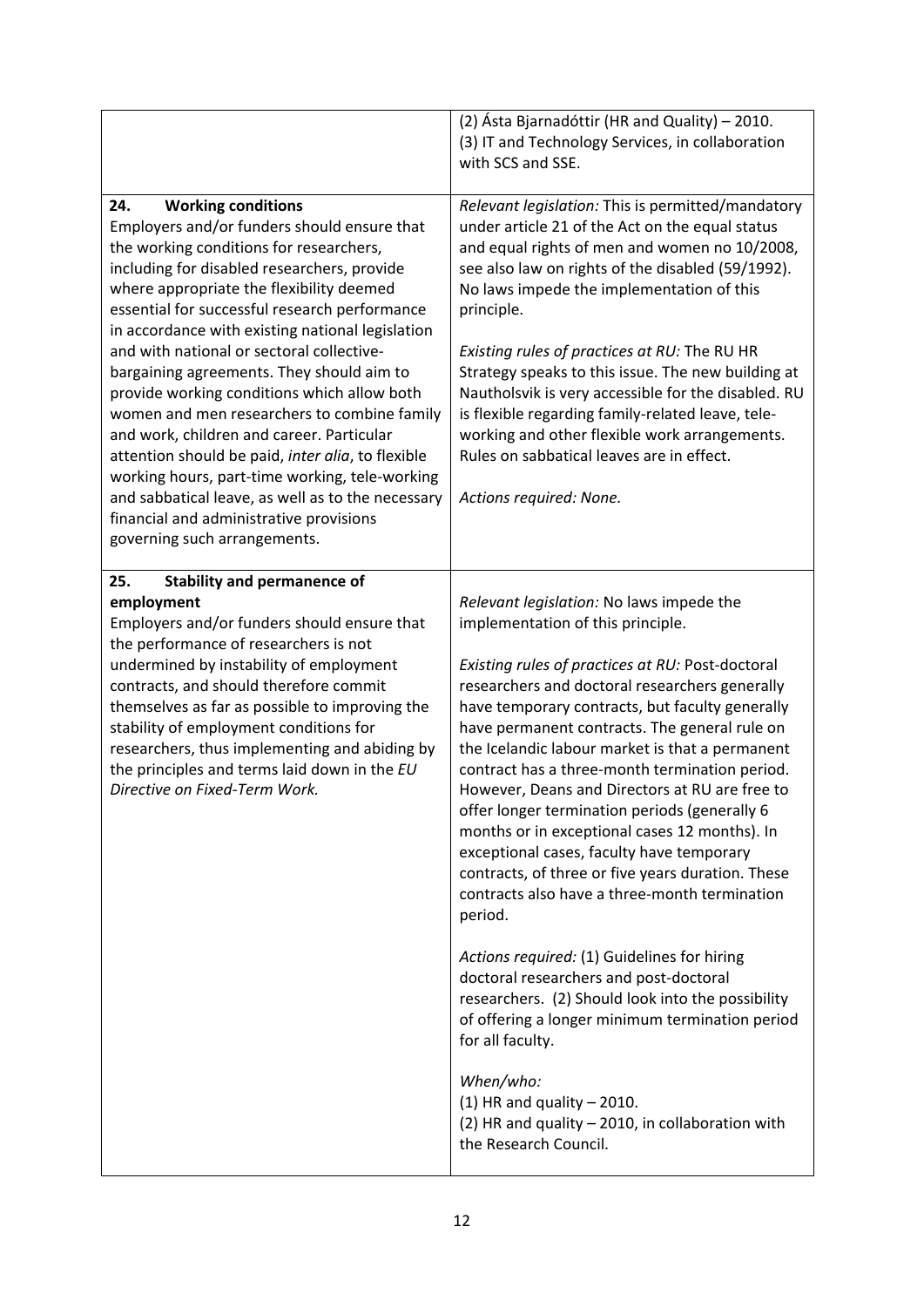| 26.<br><b>Funding and salaries</b><br>Employers and/or funders of researchers<br>should ensure that researchers enjoy fair and<br>attractive conditions of funding and/or salaries<br>with adequate and equitable social security<br>provisions (including sickness and parental<br>benefits, pension rights and unemployment<br>benefits) in accordance with existing national<br>legislation and with national or sectoral<br>collective bargaining agreements. This must<br>include researchers at all career stages<br>including early-stage researchers,<br>commensurate with their legal status,<br>performance and level of qualifications and/or<br>responsibilities. | Relevant legislation: This is generally mandatory<br>under social security legislation (i.e. equal rights<br>to sick-leave benefits, parental-leave benefits,<br>pension rights and unemployment benefits<br>regardless of the level of employee or the type of<br>contract). No laws impede the implementation of<br>this principle.<br>Existing rules of practices at RU: The RU Research<br>Strategy, section C.3. speaks to the importance of<br>linking performance and pay. The RU sick-leave<br>fund ensures that those who do not belong to a<br>union-based sick leave fund enjoy equivalent<br>benefits in case of long-term illness. All<br>employment contracts at RU refer to a union<br>contract with reference to vacation days and sick-<br>leave rights, and thus the employee enjoys the<br>same rights, whether or not he or she belongs to<br>the union or not.<br>Actions required: (1) Need to clarify the rights of<br>independent contractors with regards to the<br>items specified, and when RU will use contractor<br>agreements and when not. Put in guidelines on<br>hiring doctoral researchers and post-doctoral<br>researchers.<br>When/who:<br>$(1)$ HR and Quality - 2010. |
|-------------------------------------------------------------------------------------------------------------------------------------------------------------------------------------------------------------------------------------------------------------------------------------------------------------------------------------------------------------------------------------------------------------------------------------------------------------------------------------------------------------------------------------------------------------------------------------------------------------------------------------------------------------------------------|--------------------------------------------------------------------------------------------------------------------------------------------------------------------------------------------------------------------------------------------------------------------------------------------------------------------------------------------------------------------------------------------------------------------------------------------------------------------------------------------------------------------------------------------------------------------------------------------------------------------------------------------------------------------------------------------------------------------------------------------------------------------------------------------------------------------------------------------------------------------------------------------------------------------------------------------------------------------------------------------------------------------------------------------------------------------------------------------------------------------------------------------------------------------------------------------------------------|
| <b>Gender balance</b><br>27.<br>Employers and/or funders should aim for a<br>representative gender balance at all levels of<br>staff, including at supervisory and managerial<br>level. This should be achieved on the basis of an<br>equal opportunity policy at recruitment and at<br>the subsequent career stages without,<br>however, taking precedence over quality and<br>competence criteria. To ensure equal<br>treatment, selection and evaluation<br>committees should have an adequate gender<br>balance.                                                                                                                                                          | Relevant legislation: The law on the equal status<br>and equal rights of men and women supports this<br>clause (no. 10/2008). No laws impede its<br>implementation.<br>Existing rules of practices at RU: The RU HR<br>strategy has a special section on equality, with<br>special emphasis on gender equality. Salaries are<br>analyzed regularly to ascertain that there is not<br>gender bias in pay levels for any given position<br>type.<br>Actions required: (1) Selection and evaluation<br>committees need to have a gender balance if<br>possible.<br>When/who: (1) See above (no. 14).                                                                                                                                                                                                                                                                                                                                                                                                                                                                                                                                                                                                            |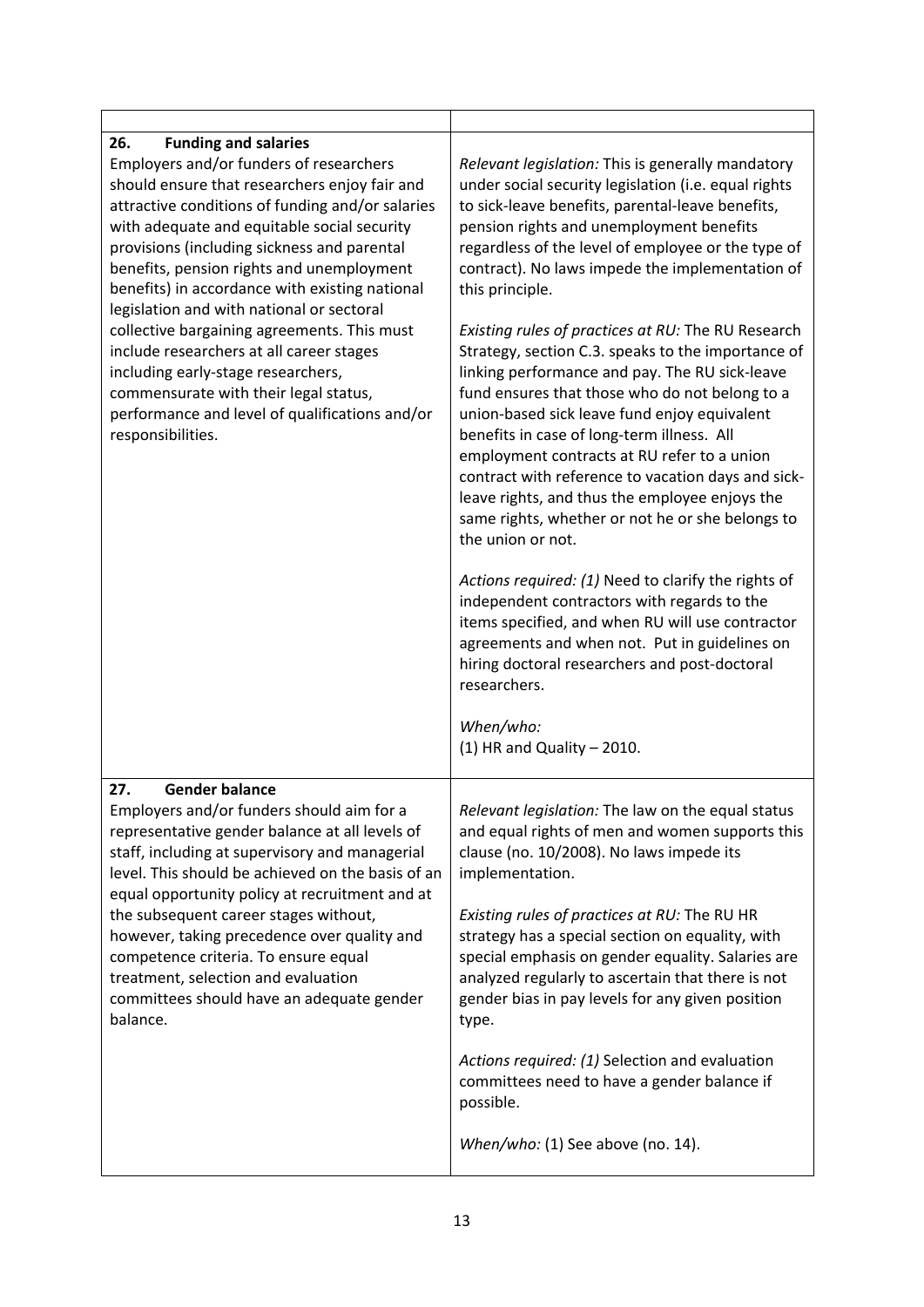| 28.<br><b>Career development</b>                                                                        |                                                                                                                                                                                                                            |  |  |  |
|---------------------------------------------------------------------------------------------------------|----------------------------------------------------------------------------------------------------------------------------------------------------------------------------------------------------------------------------|--|--|--|
| Employers and/or funders of researchers                                                                 | Relevant legislation: No laws impede the<br>implementation of this principle.                                                                                                                                              |  |  |  |
| should draw up, preferably within the                                                                   |                                                                                                                                                                                                                            |  |  |  |
| framework of their human resources                                                                      |                                                                                                                                                                                                                            |  |  |  |
| management, a specific career development                                                               | Existing rules of practices at RU: Doctoral                                                                                                                                                                                |  |  |  |
| strategy for researchers at all stages of their                                                         | researchers and post-doctoral researchers always                                                                                                                                                                           |  |  |  |
| career, regardless of their contractual situation,<br>including for researchers on fixed-term           | have mentors or advisors, as to researchers who                                                                                                                                                                            |  |  |  |
| contracts. It should include the availability of                                                        | are hired into existing research groups. Due to<br>the skewed age distribution at RU, with many                                                                                                                            |  |  |  |
| mentors involved in providing support and                                                               | junior faculty members and a lack of senior ones,                                                                                                                                                                          |  |  |  |
| guidance for the personal and professional                                                              | there is a lack of mentors for young faculty                                                                                                                                                                               |  |  |  |
| development of researchers, thus motivating                                                             | members.                                                                                                                                                                                                                   |  |  |  |
| them and contributing to reducing any                                                                   |                                                                                                                                                                                                                            |  |  |  |
| insecurity in their professional future. All                                                            | Actions required: (1) Need to look into the                                                                                                                                                                                |  |  |  |
| researchers should be made familiar with such<br>provisions and arrangements.                           | development of a career ladder for researchers,<br>where their possibilities for career development<br>would be specified. (2) RU should look into<br>supporting young faculty members in obtaining<br>mentors outside RU. |  |  |  |
|                                                                                                         | When/who:                                                                                                                                                                                                                  |  |  |  |
|                                                                                                         | $(1)$ See above (no. 19).                                                                                                                                                                                                  |  |  |  |
|                                                                                                         | (2) This is a long term strategy requiring certain                                                                                                                                                                         |  |  |  |
|                                                                                                         | resources. Can perhaps be implemented                                                                                                                                                                                      |  |  |  |
|                                                                                                         | 2011-2012 (HR and Quality).                                                                                                                                                                                                |  |  |  |
|                                                                                                         |                                                                                                                                                                                                                            |  |  |  |
|                                                                                                         |                                                                                                                                                                                                                            |  |  |  |
| Value of mobility<br>29.                                                                                |                                                                                                                                                                                                                            |  |  |  |
| Employers and/or funders must recognize the                                                             | Relevant legislation: No laws impede the                                                                                                                                                                                   |  |  |  |
| value of geographical, intersectorial, inter- and<br>trans-disciplinary and virtual mobility as well as | implementation of this principle. However, the<br>immigration law in Iceland permits the                                                                                                                                   |  |  |  |
| mobility between the public and private sector                                                          | development of a "fast-track" route for highly                                                                                                                                                                             |  |  |  |
| as an important means of enhancing scientific                                                           | specialized individuals, and this route has not                                                                                                                                                                            |  |  |  |
| knowledge and professional development at                                                               | been developed yet, with the result that the                                                                                                                                                                               |  |  |  |
| any stage of a researcher's career.                                                                     | immigration process takes a long time.                                                                                                                                                                                     |  |  |  |
| Consequently, they should build such options                                                            |                                                                                                                                                                                                                            |  |  |  |
| into the specific career development strategy                                                           | Existing rules of practices at RU: The RU Strategy                                                                                                                                                                         |  |  |  |
| and fully value and acknowledge any mobility                                                            | on becoming an international university and an                                                                                                                                                                             |  |  |  |
| experience within their career                                                                          | international workplace supports this. Also the                                                                                                                                                                            |  |  |  |
| progression/appraisal system. This also                                                                 | emphasis in the RU Research Strategy on                                                                                                                                                                                    |  |  |  |
| requires that the necessary administrative                                                              | international recognition as a way to evaluate<br>researchers. The International Office at RU                                                                                                                              |  |  |  |
| instruments be put in place to allow the<br>portability of both grants and social security              | supports mobility by helping researchers take                                                                                                                                                                              |  |  |  |
| provisions, in accordance with national                                                                 | advantage of various opportunities. Nothing in                                                                                                                                                                             |  |  |  |
| legislation.                                                                                            | RU regulations or practices prevents the                                                                                                                                                                                   |  |  |  |
|                                                                                                         | portability of grants, either from RU or to RU.                                                                                                                                                                            |  |  |  |
|                                                                                                         | The new Faculty Contribution Record, now being                                                                                                                                                                             |  |  |  |
|                                                                                                         | implemented, has increased the visibility of                                                                                                                                                                               |  |  |  |
|                                                                                                         | international experience when performance is                                                                                                                                                                               |  |  |  |
|                                                                                                         | evaluated.                                                                                                                                                                                                                 |  |  |  |
|                                                                                                         | Actions required: (1) The Universal Promotion                                                                                                                                                                              |  |  |  |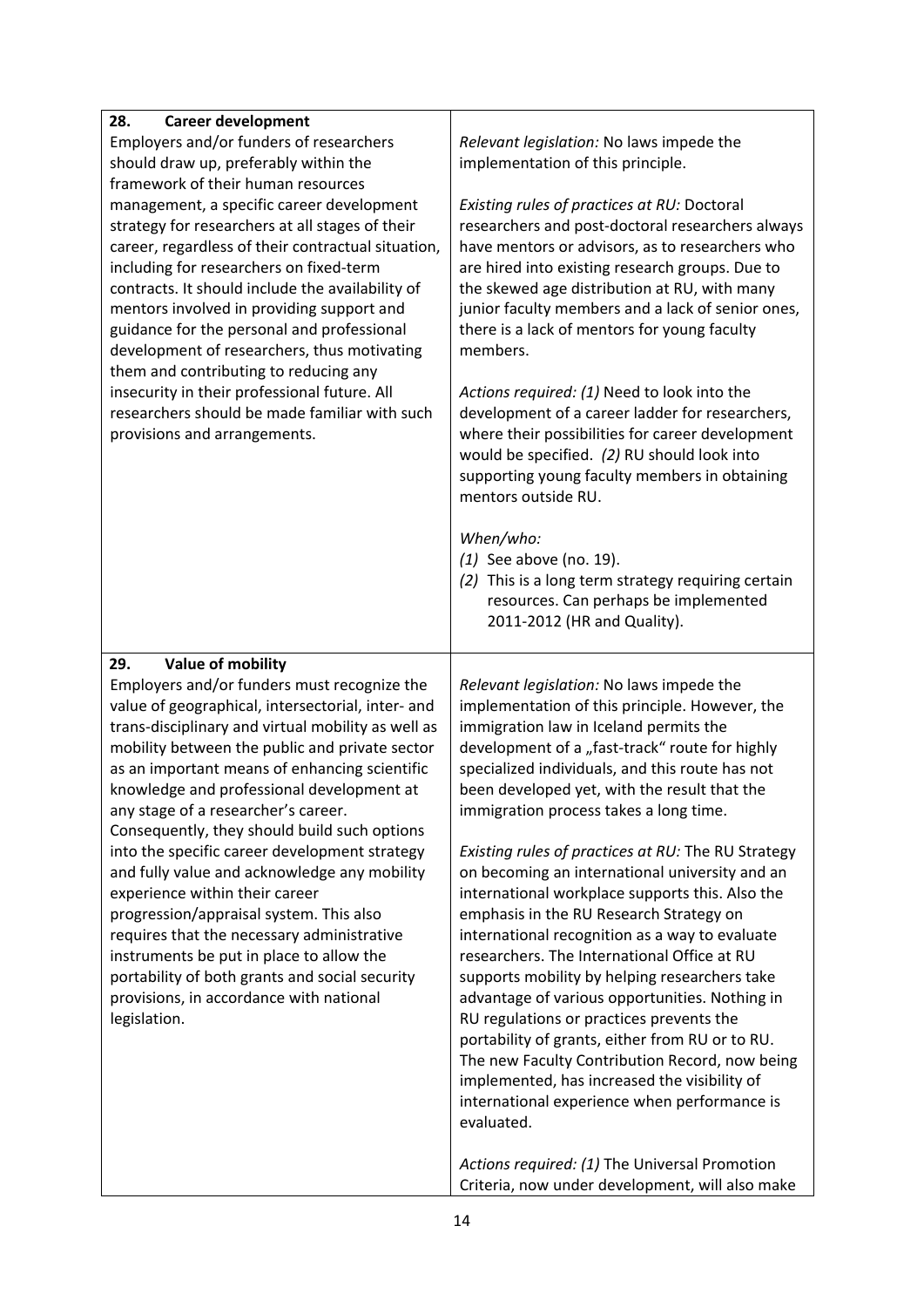|                                                                                                                                                                                                                                                                                                                                                                                                                                                                                                                                                                                                                                                                | this importance very clear. (2) The importance of<br>mobility needs to be written into the RU HR<br>strategy and made clear to selection and<br>evaluation committees. (3) RU needs to continue<br>to put pressure on the government to implement<br>the "fast-track" route.<br>When/who:<br>$(1)$ See above (no. 12)<br>(2) See above (no. 18)<br>$(3)$ HR and Quality - 2010.                                                                                                                                                                                                                                                                                                                                                                                                                                                                                                                        |  |
|----------------------------------------------------------------------------------------------------------------------------------------------------------------------------------------------------------------------------------------------------------------------------------------------------------------------------------------------------------------------------------------------------------------------------------------------------------------------------------------------------------------------------------------------------------------------------------------------------------------------------------------------------------------|--------------------------------------------------------------------------------------------------------------------------------------------------------------------------------------------------------------------------------------------------------------------------------------------------------------------------------------------------------------------------------------------------------------------------------------------------------------------------------------------------------------------------------------------------------------------------------------------------------------------------------------------------------------------------------------------------------------------------------------------------------------------------------------------------------------------------------------------------------------------------------------------------------|--|
| 30.<br><b>Access to career advice</b><br>Employers and/or funders should ensure that<br>career advice and job placement assistance,<br>either in the institutions concerned, or through<br>collaboration with other structures, is offered<br>to researchers at all stages of their careers,<br>regardless of their contractual situation.                                                                                                                                                                                                                                                                                                                     | Relevant legislation: No rules impede the<br>implementation of this principle.<br>Existing rules of practices at RU: The<br>establishment in 2007 of the post of an Executive<br>Director responsible for human resources within<br>the university supports this principle. We also<br>have a Career Services office for students in place<br>since 2006.<br>Actions required: (1) Support in this area must be<br>strengthened, with courses, seminars, help in<br>using local or international job portals and with<br>resources for seeking new opportunities, career<br>advice or mentoring outside RU.<br>When/who:<br>(1) Research Services, Margrét Jónsdóttir, HR<br>and Quality: 2010-2011.                                                                                                                                                                                                   |  |
| 31.<br>Intellectual property rights<br>Employers and/or funders should ensure that<br>researchers at all career stages reap the<br>benefits of the exploitation (if any) of their R&D<br>results through legal protection and, in<br>particular, through appropriate protection of<br>Intellectual Property Rights, including<br>copyrights. Policies and practices should specify<br>what rights belong to researchers and/or,<br>where applicable, to their employers or other<br>parties, including external commercial or<br>industrial organisations, as possibly provided<br>for under specific collaboration agreements or<br>other types of agreement. | Relevant legislation: Icelandic law on intellectual<br>property makes this mandatory, see act no.<br>73/1972. Supporting this is act no. 77/2000 on<br>the Protection of Privacy as regards the<br>Processing of Personal Data, and the Icelandic<br>information law no. 50/1996. No laws impede the<br>implementation of this principle.<br>Existing rules of practices at RU: RU developed a<br>policy on intellectual property in 2007. All<br>employment contracts since then have included a<br>clause relevant to this, guaranteeing the right of<br>the researcher to their intellectual property.<br>Under development are policies regarding<br>centres, labs and institutes (CLIP's), where the<br>rights of all involved are clarified.<br>The Director of Research Services at RU is on a<br>committee with the Icelandic Confederation of<br>Icelandic Employers to develop such contract |  |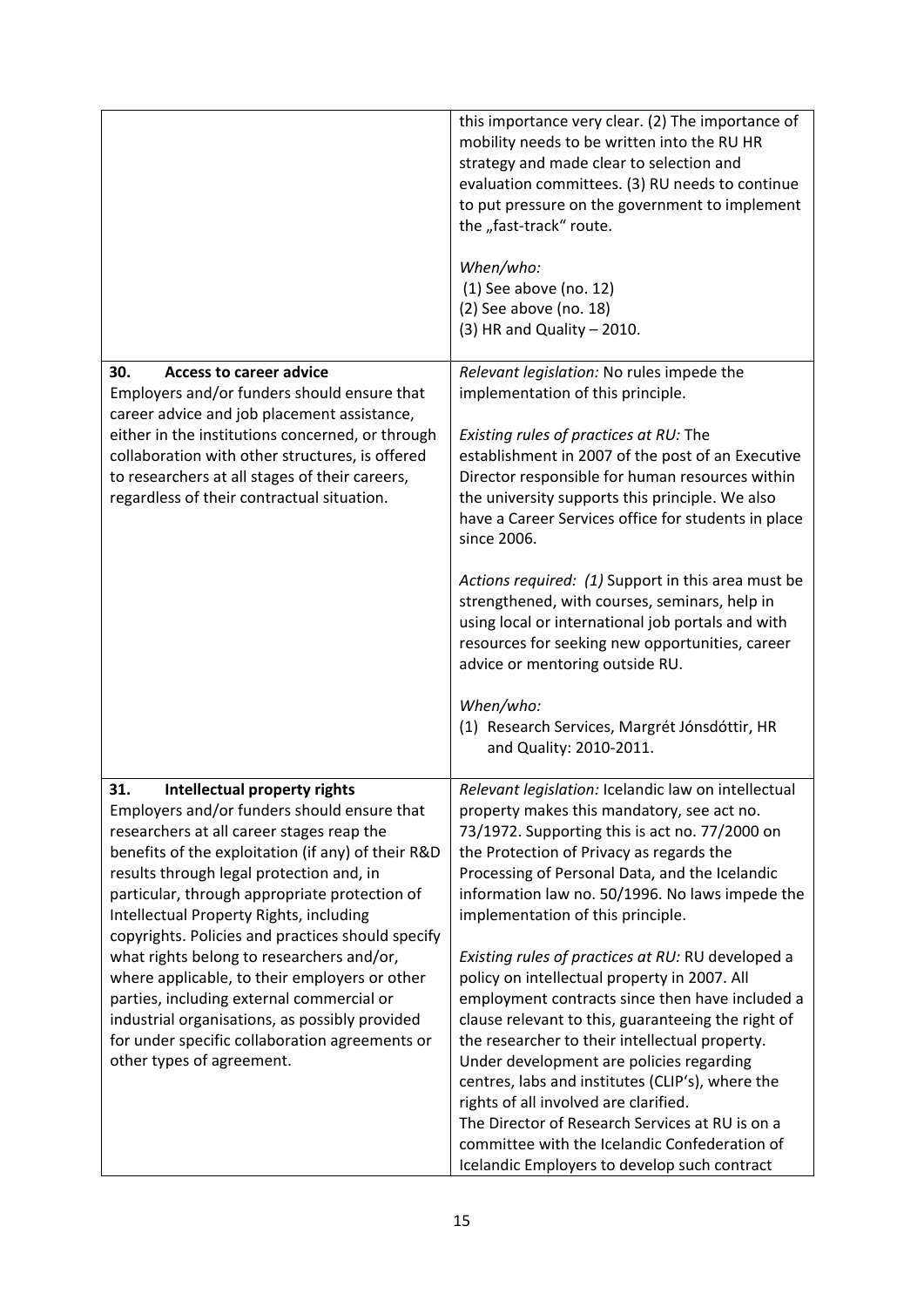|                                                                                                | templates, using Danish models.                    |  |  |
|------------------------------------------------------------------------------------------------|----------------------------------------------------|--|--|
|                                                                                                |                                                    |  |  |
|                                                                                                | Actions required: (1) Need to revise the policy on |  |  |
|                                                                                                | intellectual property to deal with cases where     |  |  |
|                                                                                                | students and faculty members cooperate in          |  |  |
|                                                                                                | collecting new data. (2) Need to establish a way   |  |  |
|                                                                                                | to offer appropriate legal counsel to our students |  |  |
|                                                                                                | and staff on these matters. (3) Also need to       |  |  |
|                                                                                                | develop prototypes of contracts that may be        |  |  |
|                                                                                                | used when collaborating with students or parties   |  |  |
|                                                                                                | outside RU, and train staff in using them. (4)     |  |  |
|                                                                                                | Need to develop a policy on start-ups that         |  |  |
|                                                                                                | originate within RU.                               |  |  |
|                                                                                                | When/who:                                          |  |  |
|                                                                                                | (1-3) Research Services (see also above) - 2011.   |  |  |
|                                                                                                | (4) Provost (see also above) - 2010.               |  |  |
|                                                                                                |                                                    |  |  |
| Co-authorship<br>32.                                                                           | Relevant legislation: No laws impede the           |  |  |
| Co-authorship should be viewed positively by                                                   | implementation of this principle.                  |  |  |
| institutions when evaluating staff, as evidence                                                |                                                    |  |  |
| of a constructive approach to the conduct of                                                   | Existing rules of practices at RU: Post-doctoral   |  |  |
| research. Employers and/or funders should                                                      | researchers and doctoral researchers are           |  |  |
| therefore develop strategies, practices and                                                    | generally publishing their results with authorship |  |  |
| procedures to provide researchers, including                                                   | based on their actual contribution, although this  |  |  |
| those at the beginning of their research                                                       | is not stipulated in any RU policies. Statistics   |  |  |
| careers, with the necessary framework                                                          | collected at RU do not in any way discount         |  |  |
| conditions so that they can enjoy the right to                                                 | publications with more than one author. See also   |  |  |
| be recognised and listed and/or quoted, in the<br>context of their actual contribution, as co- | paragraph 2 in article 3 of the RU Regulation.     |  |  |
| authors of papers, patents, etc, or to publish                                                 | Actions required: None.                            |  |  |
| their own research results independently from                                                  |                                                    |  |  |
| the supervisor(s).                                                                             |                                                    |  |  |
| 33.<br><b>Teaching</b>                                                                         |                                                    |  |  |
| Teaching is an essential means for the                                                         | Relevant legislation: No laws impede the           |  |  |
| structuring and dissemination of knowledge                                                     | implementation of this principle.                  |  |  |
| and should therefore be considered a valuable                                                  |                                                    |  |  |
| option within the researchers' career paths.                                                   | Existing rules of practices at RU: The Regulation  |  |  |
| However, teaching responsibilities should not                                                  | on RU and the standard employment contracts        |  |  |
| be excessive and should not prevent                                                            | used for faculty both emphasise the importance     |  |  |
| researchers, particularly at the beginning of                                                  | of teaching and puts it on an equal footing with   |  |  |
| their careers, from carrying out their research                                                | research. Attempts are made to limit the           |  |  |
| activities. Employers and/or funders should                                                    | teaching load of researchers to enable them to     |  |  |
| ensure that teaching duties are adequately                                                     | focus on their research. Deans at RU have the      |  |  |
| remunerated and taken into account in the                                                      | right to increase the teaching load of individuals |  |  |
| evaluation/appraisal systems, and that time                                                    | not producing research outputs, and this helps     |  |  |
| devoted by senior members of staff to the                                                      | them limit the teaching load of research-active    |  |  |
| training of early stage researchers should be                                                  | individuals. All teachers at RU have access to a   |  |  |
| counted as part of their teaching commitment.                                                  | teaching coach, and various courses and support    |  |  |
| Suitable training should be provided for                                                       | materials (such as the RU Teaching Quality         |  |  |
| teaching and coaching activities as part of the                                                | Handbook) are offered. Also, a Teaching Award is   |  |  |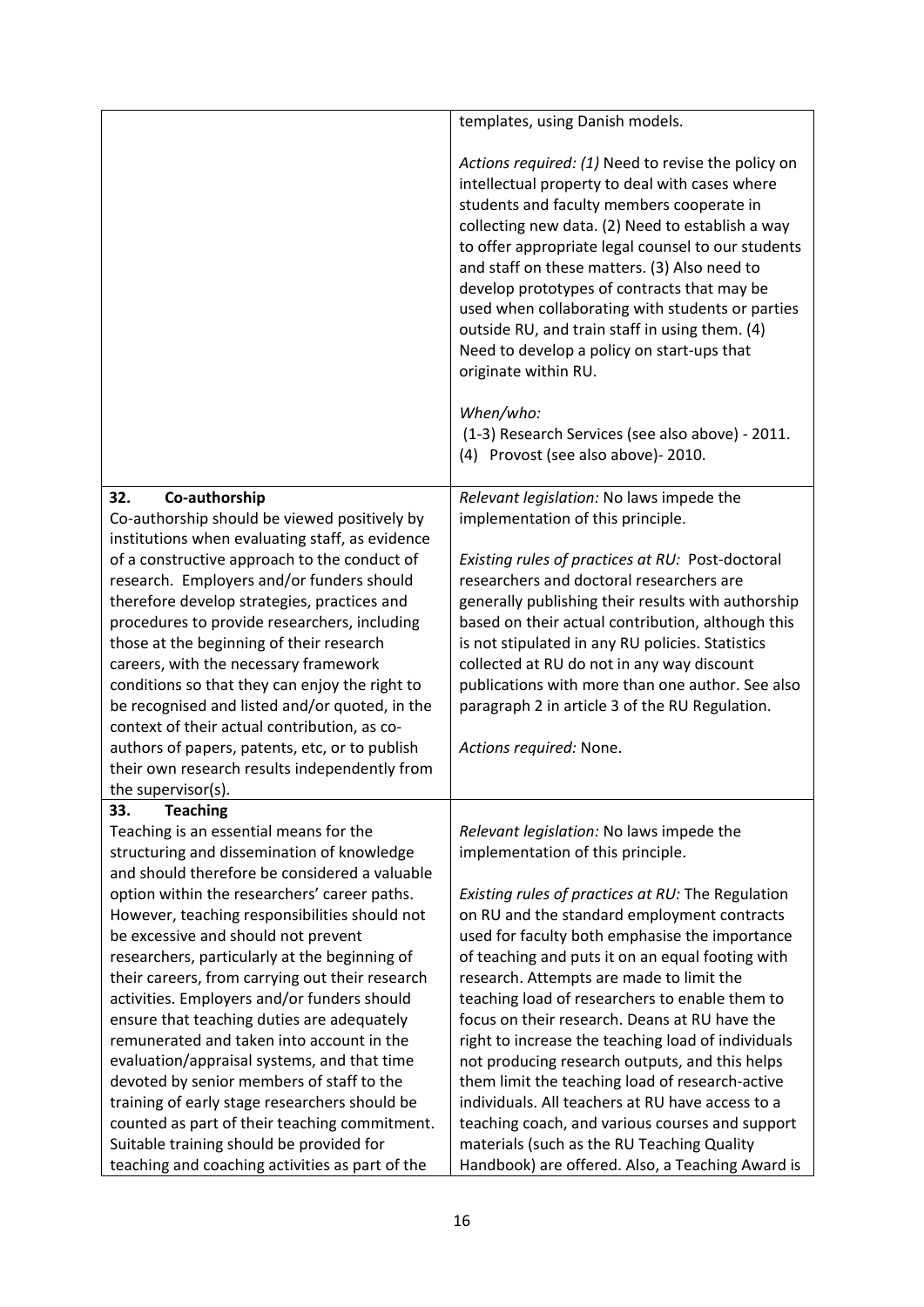| professional development of researchers.                                                                                                                                                                                                                                                                                                                                                                                                                                                                                                                                                                                                                                                                                                                          | being introduced at RU in 2010. The new Faculty<br>Contribution Record counts all teaching activities,<br>also supervision of research-oriented students,<br>and this support a balanced assessment of the<br>overall workload. See also paragraph 2 in article 3<br>of the RU Regulation.<br>Actions required: (1) A new course-analysis<br>system is now being developed, which when<br>completed will help Deans to evaluate and adjust<br>the teaching load of their faculty. (2) The<br>Universal Promotion Criteria, now under<br>development, will also make it very clear that<br>teaching has an equal status to research at RU.<br>(3) A survey question asking researchers about<br>their assessment of their teaching duties will be<br>repeated in 2011.<br>When/who:<br>(1) HR and Quality - 2011/2012.                                                                                                                                                |
|-------------------------------------------------------------------------------------------------------------------------------------------------------------------------------------------------------------------------------------------------------------------------------------------------------------------------------------------------------------------------------------------------------------------------------------------------------------------------------------------------------------------------------------------------------------------------------------------------------------------------------------------------------------------------------------------------------------------------------------------------------------------|----------------------------------------------------------------------------------------------------------------------------------------------------------------------------------------------------------------------------------------------------------------------------------------------------------------------------------------------------------------------------------------------------------------------------------------------------------------------------------------------------------------------------------------------------------------------------------------------------------------------------------------------------------------------------------------------------------------------------------------------------------------------------------------------------------------------------------------------------------------------------------------------------------------------------------------------------------------------|
|                                                                                                                                                                                                                                                                                                                                                                                                                                                                                                                                                                                                                                                                                                                                                                   | (2) See above (no. 12).<br>$(3)$ HR and Quality - 2011.                                                                                                                                                                                                                                                                                                                                                                                                                                                                                                                                                                                                                                                                                                                                                                                                                                                                                                              |
| Complaints/appeals<br>34.<br>Employers and/or funders of researchers<br>should establish, in compliance with national<br>rules and regulations, appropriate procedures,<br>possibly in the form of an impartial<br>(ombudsman-type) person to deal with<br>complaints/appeals of researchers, including<br>those concerning conflicts between<br>supervisor(s) and early-stage researchers. Such<br>procedures should provide all research staff<br>with confidential and informal assistance in<br>resolving work-related conflicts, disputes and<br>grievances, with the aim of promoting fair and<br>equitable treatment within the institution and<br>improving the overall quality of the working<br>environment.<br>Participation in decision-making<br>35. | Relevant legislation: No laws impede the<br>implementation of this principle.<br>Existing rules of practices at RU: RU has an<br><b>Executive Director of Human Resources and</b><br>Quality, where disputes between supervisors and<br>staff, including researchers, can be handled. RU<br>also has an ethics policy and an ethics committee<br>where serious complaints can be voiced. RU has<br>two academic councils, Research Council and<br>Curriculum Councils where concerns are often<br>brought up.<br>Actions required: Should write up a document<br>describing the possible avenues for complaints or<br>inquiries regarding their working conditions or<br>employment relationship with RU, where the role<br>of the Councils in this regard is increased. Need<br>to present information on the code of ethics and<br>the ethics committee regularly to staff.<br>When/who:<br>(1) HR and Quality - 2011.<br>Relevant legislation: No laws impede the |
| bodies                                                                                                                                                                                                                                                                                                                                                                                                                                                                                                                                                                                                                                                                                                                                                            | implementation of this principle.                                                                                                                                                                                                                                                                                                                                                                                                                                                                                                                                                                                                                                                                                                                                                                                                                                                                                                                                    |
| Employers and/or funders of researchers                                                                                                                                                                                                                                                                                                                                                                                                                                                                                                                                                                                                                                                                                                                           |                                                                                                                                                                                                                                                                                                                                                                                                                                                                                                                                                                                                                                                                                                                                                                                                                                                                                                                                                                      |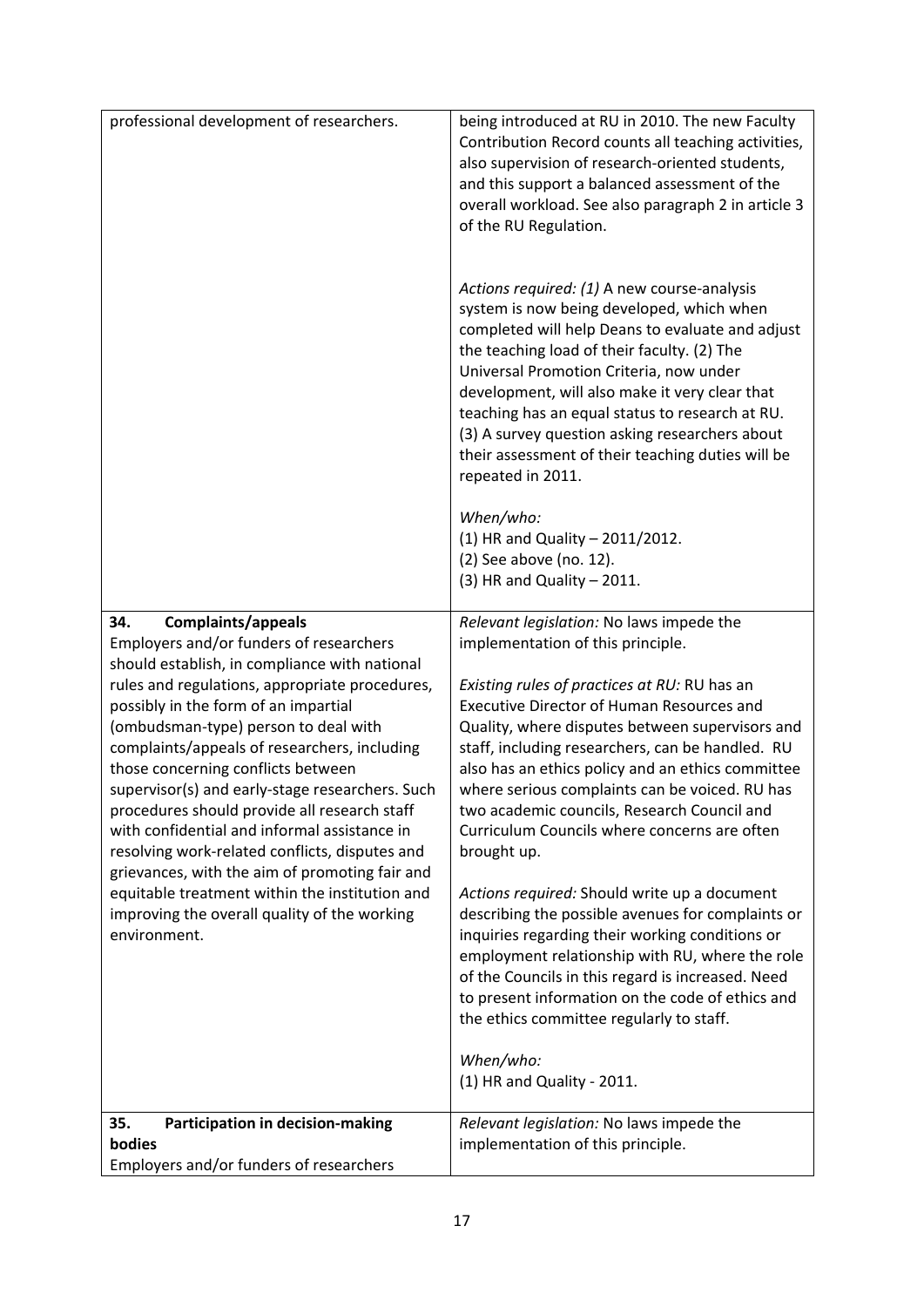| should recognize it as wholly legitimate, and<br>indeed desirable, that researchers be<br>represented in the relevant information,<br>consultation and decision-making bodies of the<br>institutions for which they work, so as to<br>protect and promote their individual and<br>collective interests as professionals and to<br>actively contribute to the workings of the<br>institution.                                                                                                                                                                   | Existing rules of practices at RU: Since 2007<br>representative researchers from all schools at RU<br>have formed the RU Research Council (originally<br>labelled RU Science Council), based on section<br>C.5. of the RU Research Strategy. The Chair of this<br>council is a full member of the RU Executive<br>Committee. Members of the RU Research Council<br>are generally Heads of the Research Council at<br>their School, and are as such full members of the<br>School Councils of their Schools. Minutes of the<br>RC meetings are posted on the RU intranet, for<br>the information of all faculty and staff at RU.<br>Researchers are always represented in working<br>groups relevant to their domain, and they have a<br>large role in Town hall meetings held regularly at<br>RU.<br>Actions required: None, although care must be<br>taken to consistently consult with faculty and<br>staff, whether via meetings, e-mail or other<br>means. The Executive Committee should make<br>this a routine approach when dealing with<br>important policies affecting staff.                                                                                                                                                             |
|----------------------------------------------------------------------------------------------------------------------------------------------------------------------------------------------------------------------------------------------------------------------------------------------------------------------------------------------------------------------------------------------------------------------------------------------------------------------------------------------------------------------------------------------------------------|----------------------------------------------------------------------------------------------------------------------------------------------------------------------------------------------------------------------------------------------------------------------------------------------------------------------------------------------------------------------------------------------------------------------------------------------------------------------------------------------------------------------------------------------------------------------------------------------------------------------------------------------------------------------------------------------------------------------------------------------------------------------------------------------------------------------------------------------------------------------------------------------------------------------------------------------------------------------------------------------------------------------------------------------------------------------------------------------------------------------------------------------------------------------------------------------------------------------------------------------------|
| 36.<br><b>Relation with supervisors</b><br>Researchers in their training phase should<br>establish a structured and regular relationship<br>with their supervisor(s) and<br>faculty/departmental representative(s) so as to<br>take full advantage of their relationship with<br>them. This includes keeping records of all work<br>progress and research findings, obtaining<br>feedback by means of reports and seminars,<br>applying such feedback and working in<br>accordance with agreed schedules, milestones,<br>deliverables and/or research outputs. | Relevant legislation: The Act on Universities in<br>Iceland and regulation no. 37/2007, which sets<br>out criteria that universities must meet, in order<br>to offer doctoral training, support this principle.<br>No laws impede its implementation.<br>Existing rules of practices at RU: Doctoral<br>researchers or post-doctoral researchers who are<br>paid by RU or from grants received by RU have a<br>contract specifying their roles and<br>responsibilities, including who they report to.<br>Rules on doctoral studies (both the Icelandic<br>National Qualification Framework and RU specific<br>rules) also specify the parties' rights and<br>responsibilities to some degree.<br>Actions required: (1) Employment contracts made<br>when doctoral students, masters students and<br>post-doctoral researchers participate in research<br>projects at RU could be more thorough, so as to<br>clarify rights with regard to supervision, reporting<br>relationships and feedback. It should also be<br>clarified when the individual should be an<br>employee and when he or she should be an<br>independent contractor. (2) Also need guidelines<br>about the responsibilities of PI's (and doctoral<br>and post-doctoral advisors) |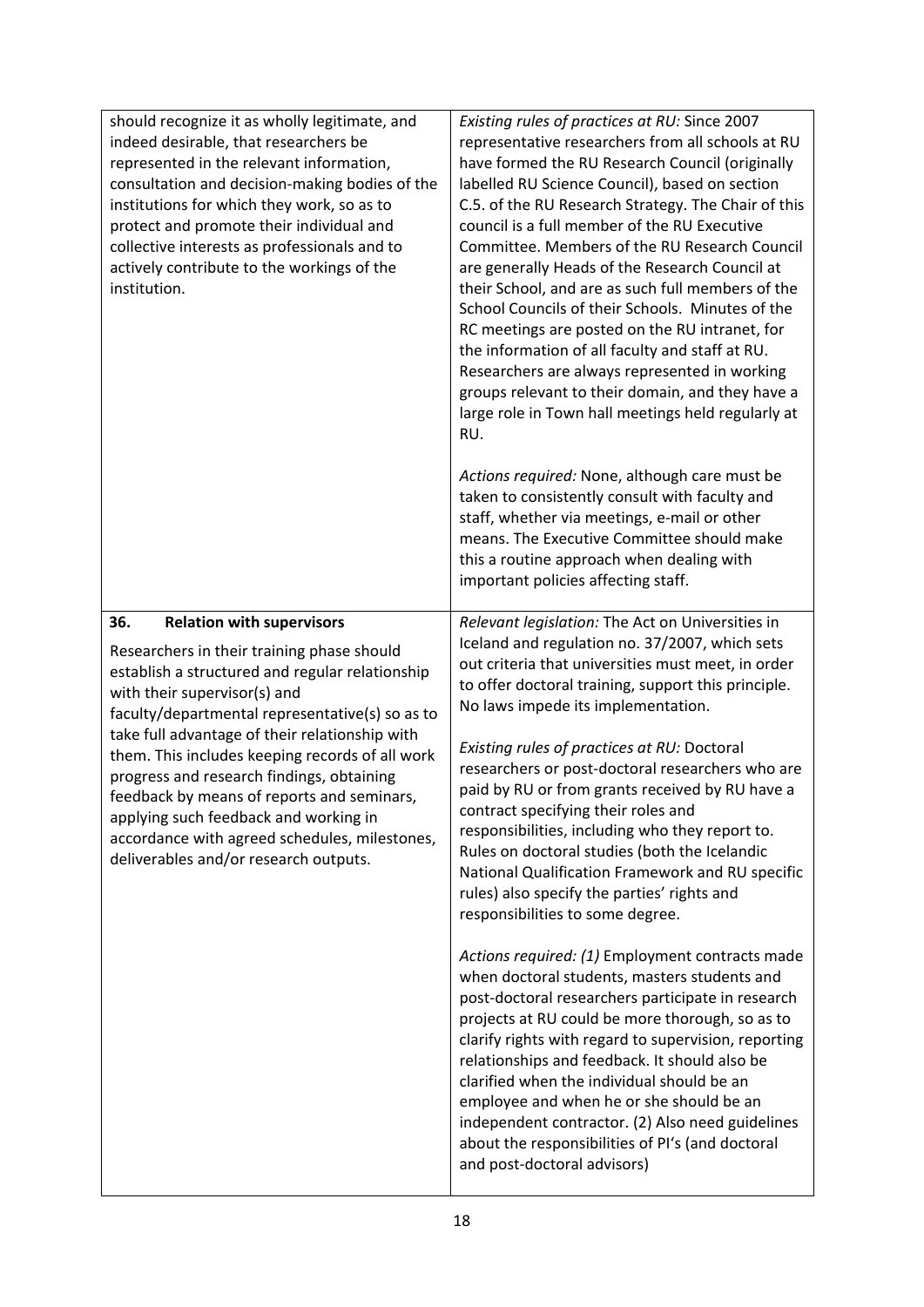|                                                                                                                                                                                                                                                                                                                                                                                                                                                                                                                                                                                                                                                                                          | When/who:                                                                                                                                                                                                                                                                                                                                                                                                                                                                                                                                                                                                                                                                                                                                                                                                                                                                                                                                                                                                                                                                                                                                                                                                                                                                                                             |  |  |
|------------------------------------------------------------------------------------------------------------------------------------------------------------------------------------------------------------------------------------------------------------------------------------------------------------------------------------------------------------------------------------------------------------------------------------------------------------------------------------------------------------------------------------------------------------------------------------------------------------------------------------------------------------------------------------------|-----------------------------------------------------------------------------------------------------------------------------------------------------------------------------------------------------------------------------------------------------------------------------------------------------------------------------------------------------------------------------------------------------------------------------------------------------------------------------------------------------------------------------------------------------------------------------------------------------------------------------------------------------------------------------------------------------------------------------------------------------------------------------------------------------------------------------------------------------------------------------------------------------------------------------------------------------------------------------------------------------------------------------------------------------------------------------------------------------------------------------------------------------------------------------------------------------------------------------------------------------------------------------------------------------------------------|--|--|
|                                                                                                                                                                                                                                                                                                                                                                                                                                                                                                                                                                                                                                                                                          | (1) See above (no. 12).<br>(2) See above (no. 3).                                                                                                                                                                                                                                                                                                                                                                                                                                                                                                                                                                                                                                                                                                                                                                                                                                                                                                                                                                                                                                                                                                                                                                                                                                                                     |  |  |
|                                                                                                                                                                                                                                                                                                                                                                                                                                                                                                                                                                                                                                                                                          |                                                                                                                                                                                                                                                                                                                                                                                                                                                                                                                                                                                                                                                                                                                                                                                                                                                                                                                                                                                                                                                                                                                                                                                                                                                                                                                       |  |  |
| 37.<br><b>Supervision and managerial duties</b><br>Senior researchers should devote particular<br>attention to their multi-faceted role as<br>supervisors, mentors, career advisors, leaders,<br>project coordinators, managers or science<br>communicators. They should perform these<br>tasks to the highest professional standards.<br>With regard to their role as supervisors or<br>mentors of researchers, senior researchers<br>should build up a constructive and positive<br>relationship with the early-stage researchers, in<br>order to set the conditions for efficient transfer<br>of knowledge and for the further successful<br>development of the researchers' careers. | Relevant legislation: No laws impede the<br>implementation of this principle.<br>Existing rules of practices at RU:<br>Actions required:<br>(1) Need to provide supervisory training and<br>guidelines for senior researchers responsible for<br>the work of junior researchers. Must state this<br>clearly in RU HR strategy and put into guidelines<br>for principal investigators.<br>(2) The Research Council has started a discussion<br>of how mentoring can be implemented at RU.<br>When/who:<br>(1) see above (PI guidelines, no. 3).<br>(2) HR and quality + Research Council.                                                                                                                                                                                                                                                                                                                                                                                                                                                                                                                                                                                                                                                                                                                              |  |  |
| <b>Continuing professional development</b><br>38.<br>Researchers at all career stages should seek to<br>continually improve themselves by regularly<br>updating and expanding their skills and<br>competencies. This may be achieved by a<br>variety of means including, but not restricted<br>to, formal training, workshops, conferences and<br>e-learning.                                                                                                                                                                                                                                                                                                                            | Relevant legislation: No laws impede the<br>implementation of this principle.<br>Existing rules of practices at RU: The RU HR<br>strategy stipulates the availability of professional<br>development, and various policies such as the<br>policy on sabbaticals and free tuition within RU,<br>support this. Also guidelines within schools in<br>support for attending conferences, although<br>these are always dependent on the funding<br>situation each year. This is not dependent on<br>contractual situation, with the exception that<br>sabbaticals are only for faculty. The size of the<br>university and the relatively small number of<br>doctoral researchers and post-docs makes it<br>difficult to offer a large selection of training<br>programs in-house. Annual reviews with the<br>Faculty Contribution Record (or a similar tool for<br>non-faculty researchers) will help this.<br>Actions required: (1) More training should be<br>provided to early-stage researchers, for example<br>on career development and transferable skills, or<br>assistance in seeking such training elsewhere. (2)<br>Need application forms and report forms for<br>sabbaticals. (3) Need to look into developing a<br>system where faculty members have<br>discretionary funds to use e.g. for travel or books. |  |  |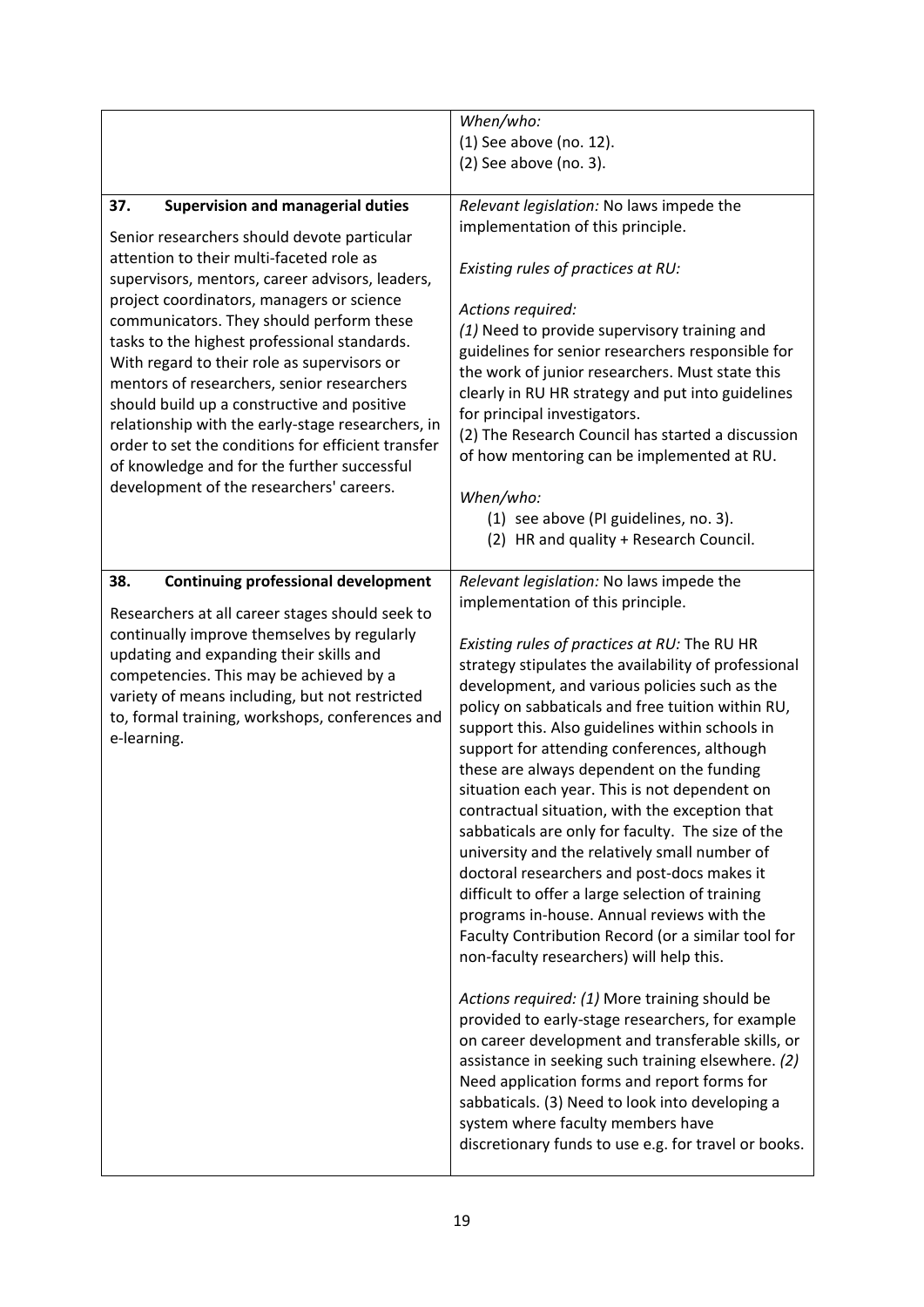|                                                                                                                                                                                                                                                                                                                                                                                                                                                                                                                                                                                                                                                | When/who:<br>(1) HR and Quality.<br>(2) HR and Quality.<br>(3) HR and Quality.                                                                                                                                                                                                                                                                                                                                                                                                                                                                                                                                                                                                                                                                                                                                                                               |  |
|------------------------------------------------------------------------------------------------------------------------------------------------------------------------------------------------------------------------------------------------------------------------------------------------------------------------------------------------------------------------------------------------------------------------------------------------------------------------------------------------------------------------------------------------------------------------------------------------------------------------------------------------|--------------------------------------------------------------------------------------------------------------------------------------------------------------------------------------------------------------------------------------------------------------------------------------------------------------------------------------------------------------------------------------------------------------------------------------------------------------------------------------------------------------------------------------------------------------------------------------------------------------------------------------------------------------------------------------------------------------------------------------------------------------------------------------------------------------------------------------------------------------|--|
| 39.<br>Access to research training and<br>continuous development<br>Employers and/or funders should ensure that<br>all researchers at any stage of their career,<br>regardless of their contractual situation, are<br>given the opportunity for professional<br>development and for improving their<br>employability through access to measures for<br>the continuing development of skills and<br>competencies. Such measures should be<br>regularly assessed for their accessibility, take<br>up and effectiveness in improving<br>competencies, skills and employability.                                                                   | Relevant legislation: No laws impede the<br>implementation of this principle.<br>Existing rules of practices at RU: Same as above<br>(38).<br>Actions required: See above (no. 38).<br>When/who: See above (no. 38)                                                                                                                                                                                                                                                                                                                                                                                                                                                                                                                                                                                                                                          |  |
| Supervision<br>40.<br>Employers and/or funders should ensure that a<br>person is clearly identified to whom early-stage<br>researchers can refer for the performance of<br>their professional duties, and should inform the<br>researchers accordingly. Such arrangements<br>should clearly define that the proposed<br>supervisors are sufficiently expert in<br>supervising research, have the time,<br>knowledge, experience, expertise and<br>commitment to be able to offer the research<br>trainee appropriate support and provide for the<br>necessary progress and review procedures, as<br>well as the necessary feedback mechanisms. | Relevant legislation: No laws impede the<br>implementation of this principle.<br>Existing rules of practices at RU: Doctoral<br>researchers and post-doctoral researchers always<br>have advisors who they have good access to.<br>Faculty members have good access to their Dean.<br>The new Faculty Contribution Record will support<br>this.<br>Actions required: Need to ensure that Doctoral<br>researchers and post-doctoral researchers also<br>participate in the new Faculty Contribution<br>Record process, or a similar process for non-<br>faculty researchers, to ensure that they receive<br>enough feedback and mentoring. Need to state<br>this in guidelines for Principal Investigators that<br>have not yet been developed, and provide<br>training for all PI's, as well as for Deans.<br>When/who:<br>See above (no. 3: PI guidelines). |  |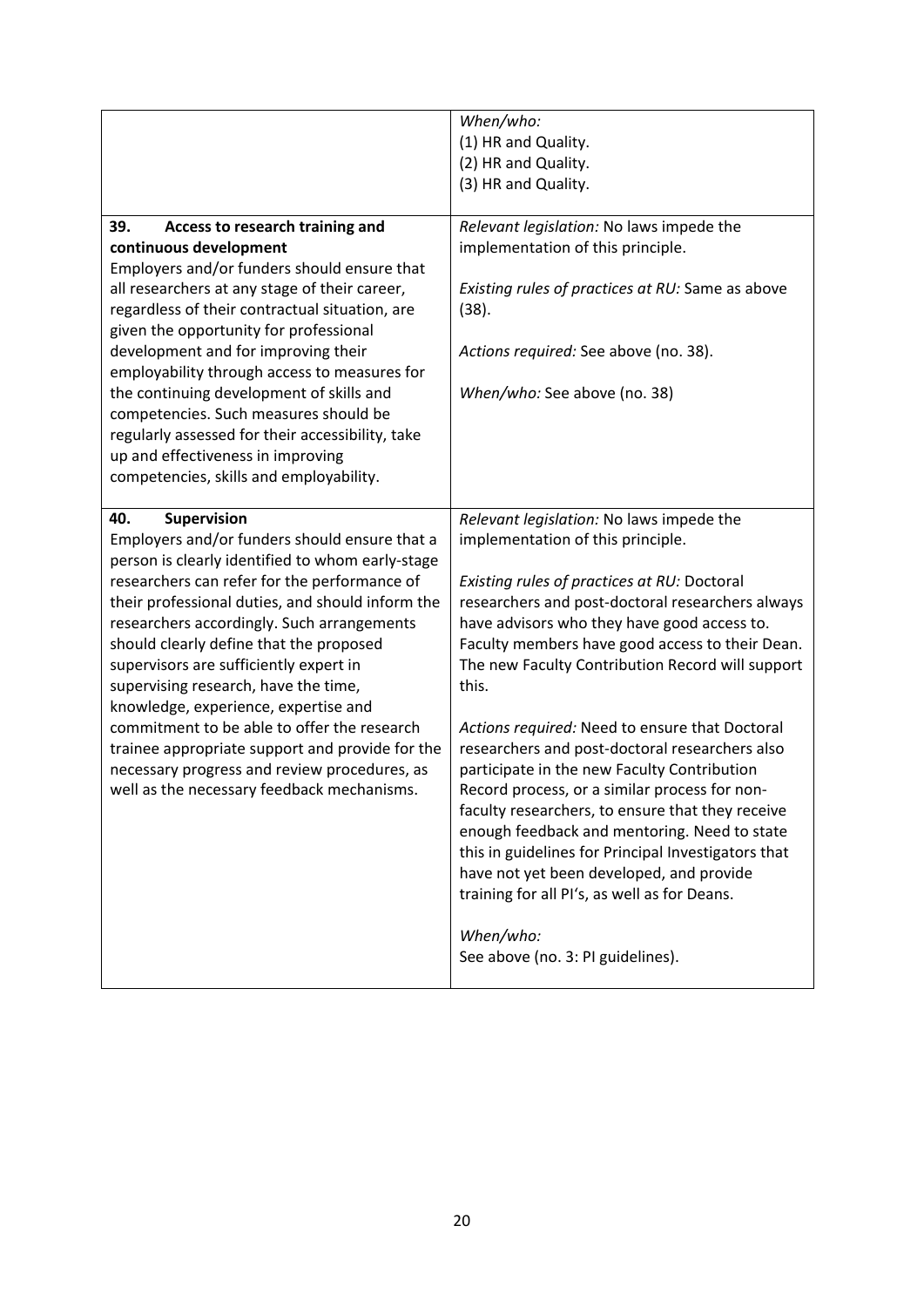### **APPENDIX I:**

**A flowchart of the major steps involved in participating in the** *Institutional HR strategy project* **2009‐2010**